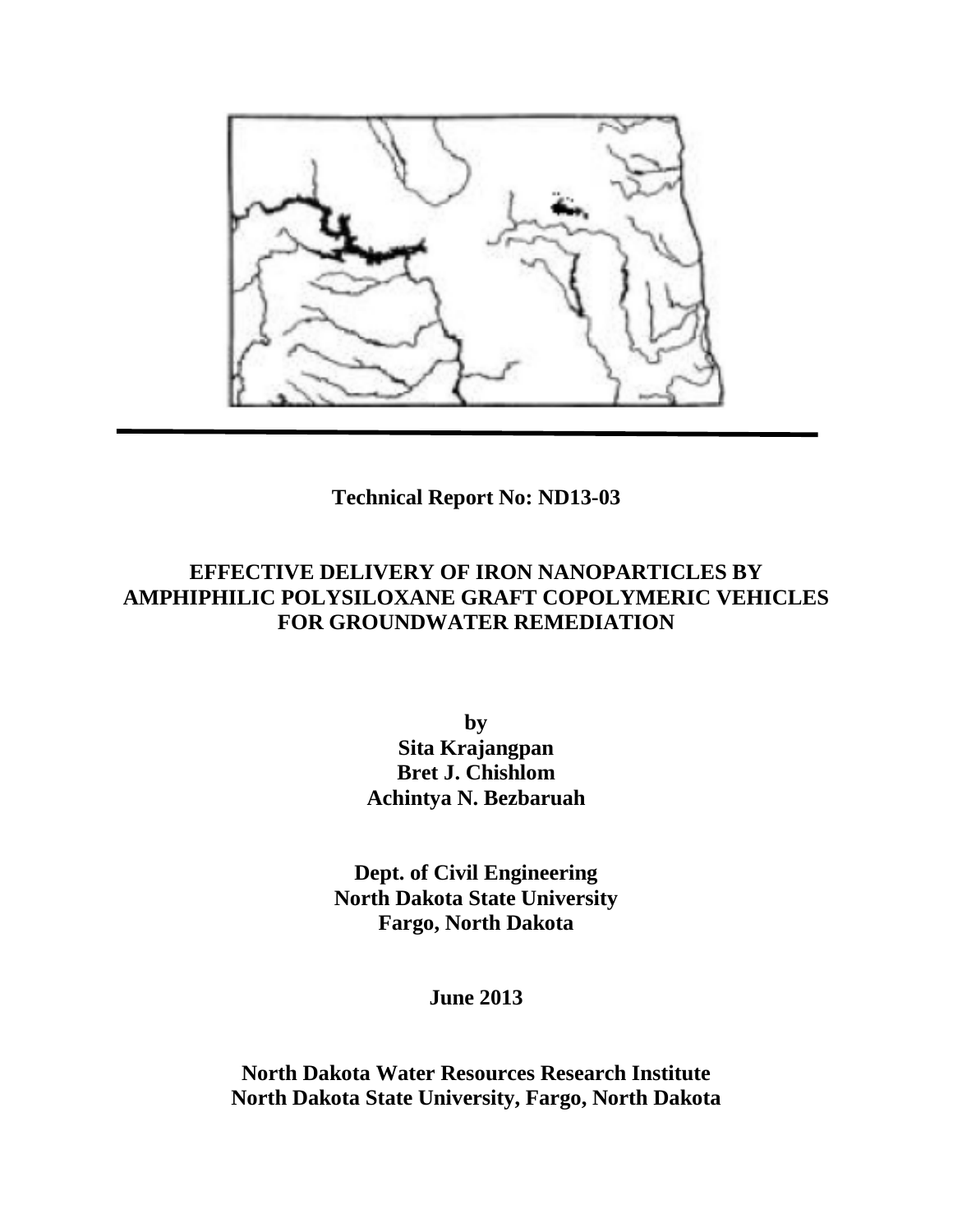# **Technical Report No: ND13-03**

# **EFFECTIVE DELIVERY OF IRON NANOPARTICLES BY AMPHIPHILIC POLYSILOXANE GRAFT COPOLYMERIC VEHICLES FOR GROUNDWATER REMEDIATION**

**by Sita Krajangpan<sup>1</sup> Bret J. Chisholm2 Achintya N. Bezbaruah3**

**WRRI Graduate Research Fellow<sup>1</sup> Senior Research Scientist, Center for Nanoscale Science and Engineering2 Professor, Department of Civil Engineering<sup>3</sup> North Dakota State University Fargo, ND 58108**

# **June 2013**

*The work upon which this report is based was supported in part by federal funds provided by the United States of Department of Interior in the form of ND WRRI Graduate Research Fellowship for the graduate student through the North Dakota Water Resources Research Institute.*

*Contents of this report do not necessarily reflect the views and policies of the US Department of Interior, nor does mention of trade names or commercial products constitute their endorsement or recommendation for use by the US government.*

> **Project Period: March 1, 2007 – February 28, 2009 Project Numbers: 2007ND150B, 2008ND 164B, and 2009ND184B**

**North Dakota Water Resources Research Institute Director: G. Padmanabhan**

> **North Dakota State University Fargo, North Dakota, 58108**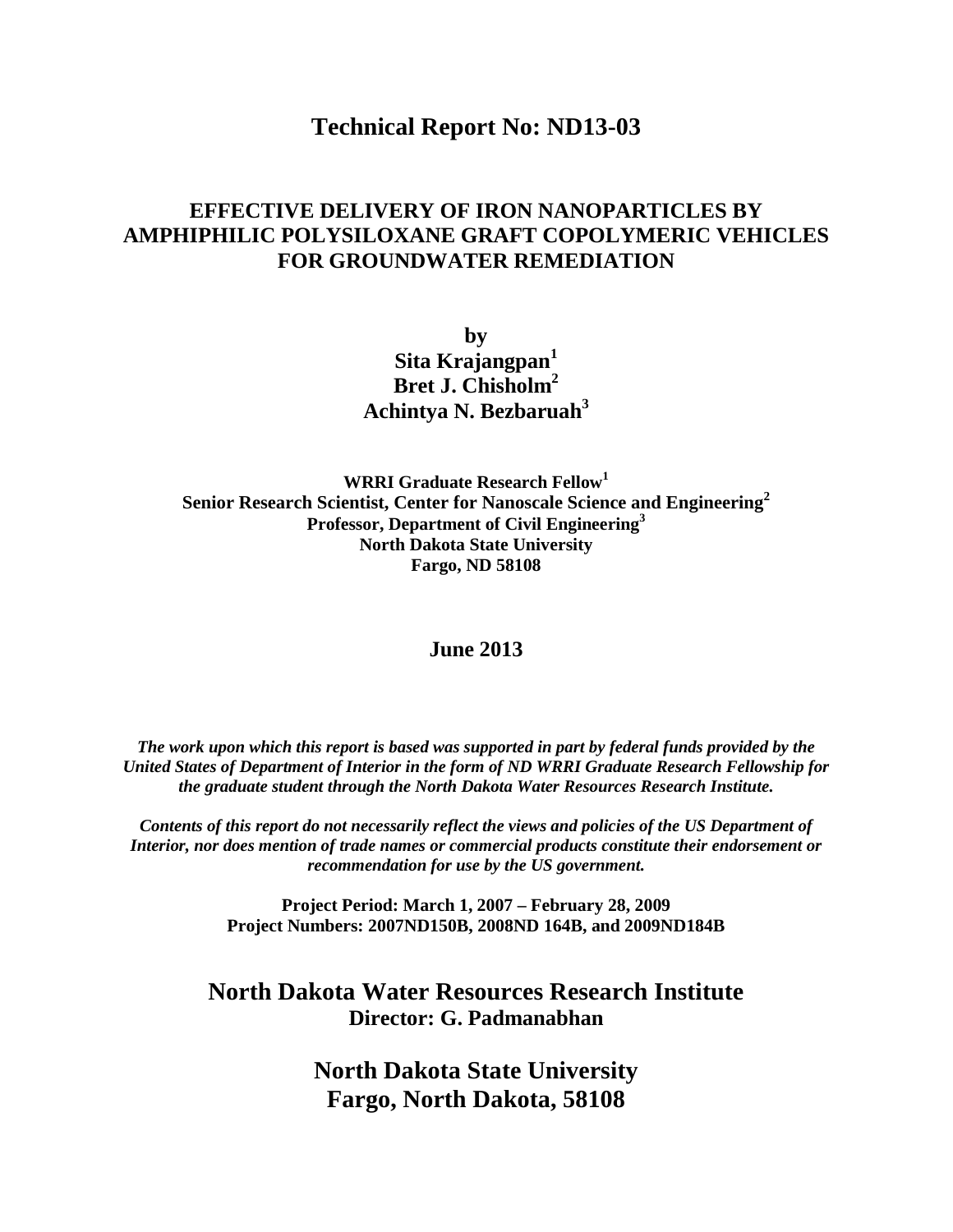# **TABLE OF CONTENTS**

| DESCRIPTION OF THE CRITICAL STATE OR REGIONAL WATER |
|-----------------------------------------------------|
|                                                     |
|                                                     |
|                                                     |
|                                                     |
|                                                     |
|                                                     |
|                                                     |
|                                                     |
|                                                     |
|                                                     |
|                                                     |
|                                                     |
|                                                     |
|                                                     |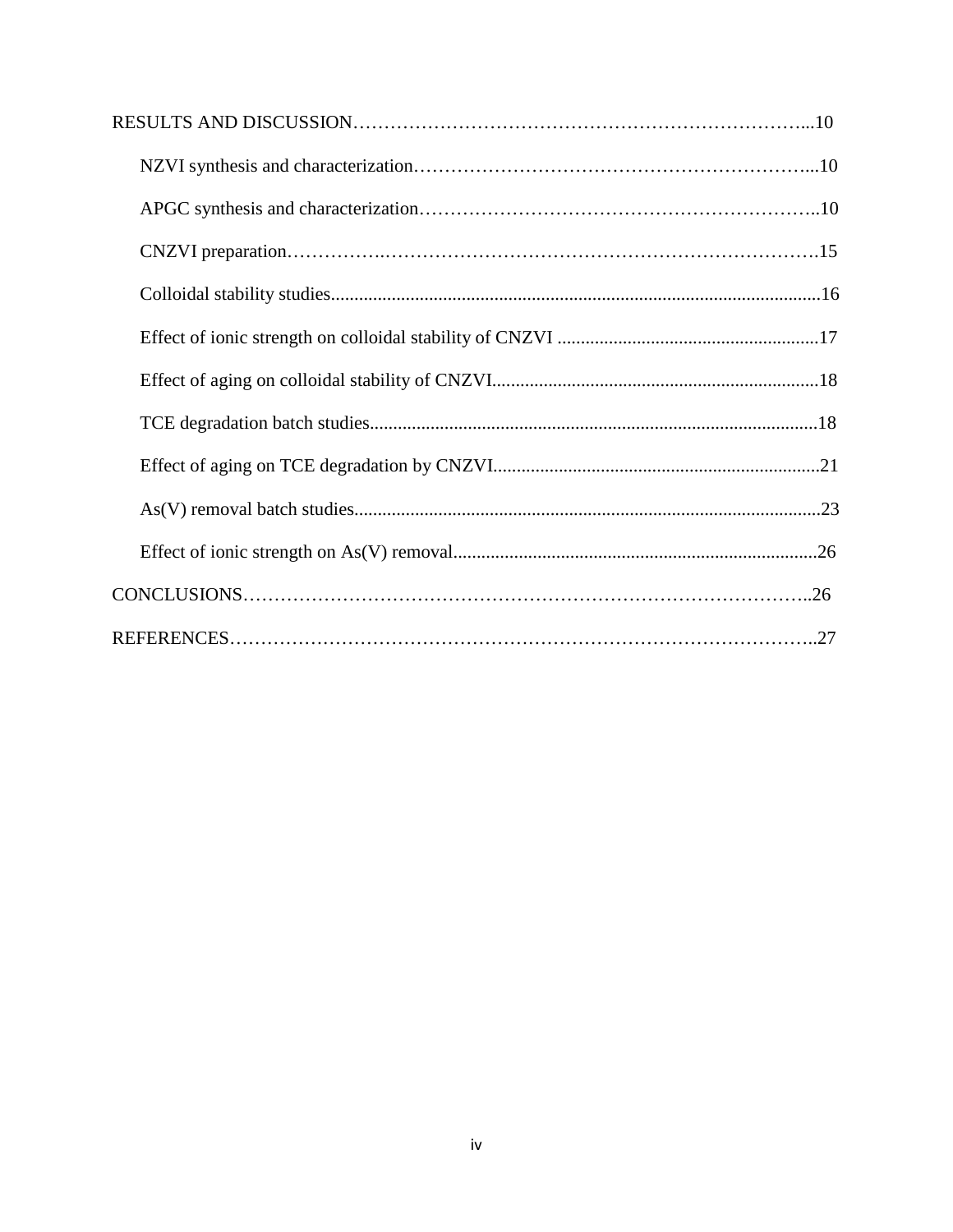# **LIST OF TABLES**

| Table 1. Weight fractions of the three different repeat units of APGC used to optimize                                                                          |
|-----------------------------------------------------------------------------------------------------------------------------------------------------------------|
| Table 2. The characteristics of the synthesized NZVI and the commercial grade MZVI12                                                                            |
| Table 3. Peak assignments and wave numbers for FTIR spectra of polymer before hydrolysis<br>(PDMS/PEG/tBA), polymer after hydrolysis (PDMS/PEG/AA), and CNZVI14 |
| Table 4. Summary of TCE degradation reaction rate constants with bare NZVI and CNZVI22                                                                          |
| Table 5. Summary of arsenic removal rate constants with bare NZVI and CNZVI24                                                                                   |

# **LIST OF FIGURES**

| Figure 7. (a) FT-IR spectrum of APGC before hydrolysis; (b) FT-IR spectrum after hydrolysis;  |
|-----------------------------------------------------------------------------------------------|
| Figure 8. Differential scanning calorimetry (DSC) thermogram of APGC15                        |
| Figure 9. The APGC with the highest acrylic acid group (PDMS/PEG/AA (72.5/21/6.5)) showed     |
| Figure 10. Sedimentation studies of CNZVI in water with different ionic strengths17           |
| Figure 11. Sedimentation studies for CNZVI over a 12-month period for shelf-life evaluation18 |
| Figure 12. Dechlorination of TCE by bare NZVI and CNZVI. Initial TCE concentration = 30       |
| Figure 13. Dechlorination of TCE by bare NZVI and CNZVI. Initial TCE concentration = 15       |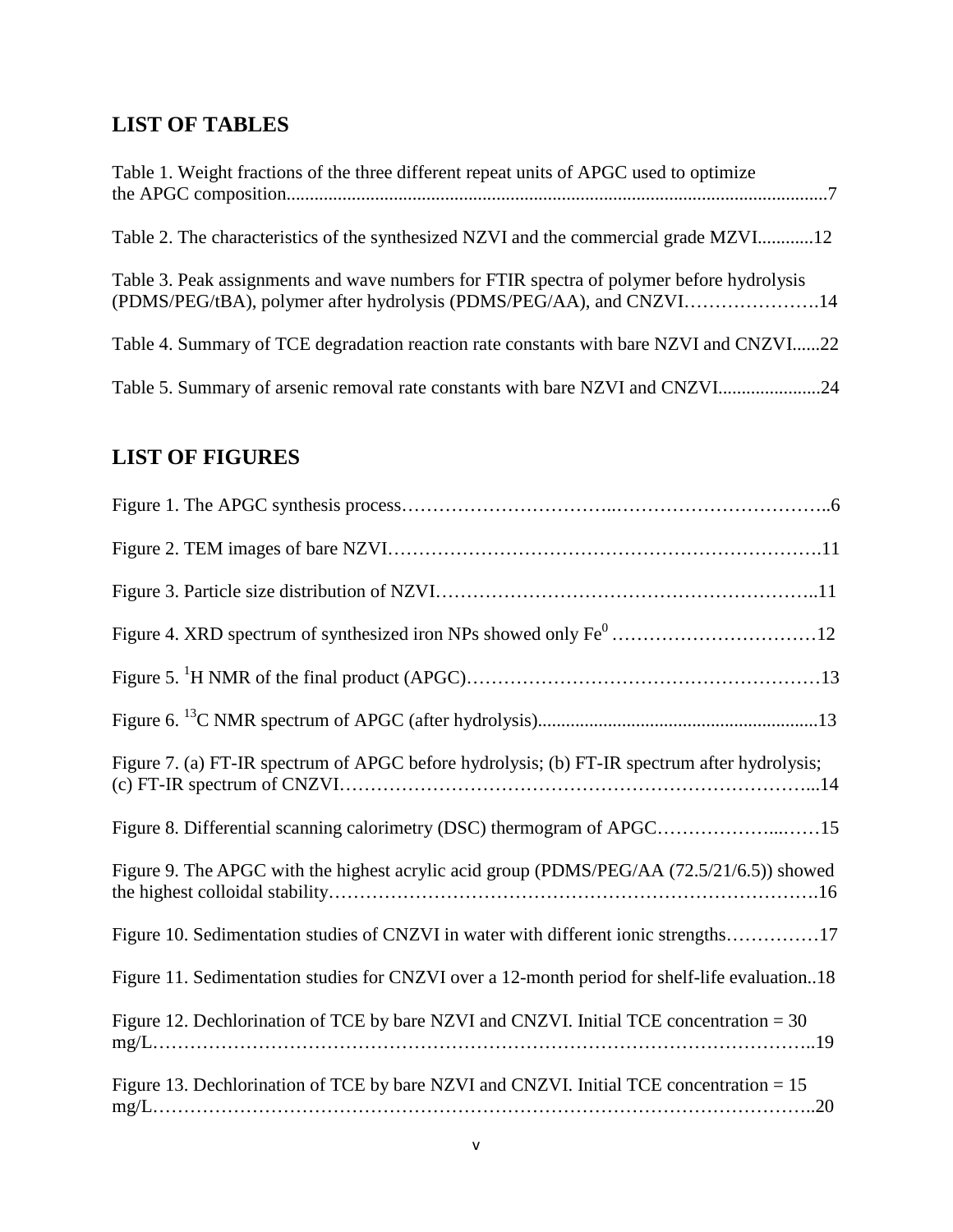| Figure 14. Dechlorination of TCE by bare NZVI and CNZVI. Initial TCE concentration $= 1$    |  |
|---------------------------------------------------------------------------------------------|--|
| Figure 15. TCE degradation studies using CNZVI over a 6-month period (shelf-life            |  |
|                                                                                             |  |
|                                                                                             |  |
|                                                                                             |  |
| Figure 19. Effects of ionic strength on arsenic removal by CNZVI under aerobic conditions26 |  |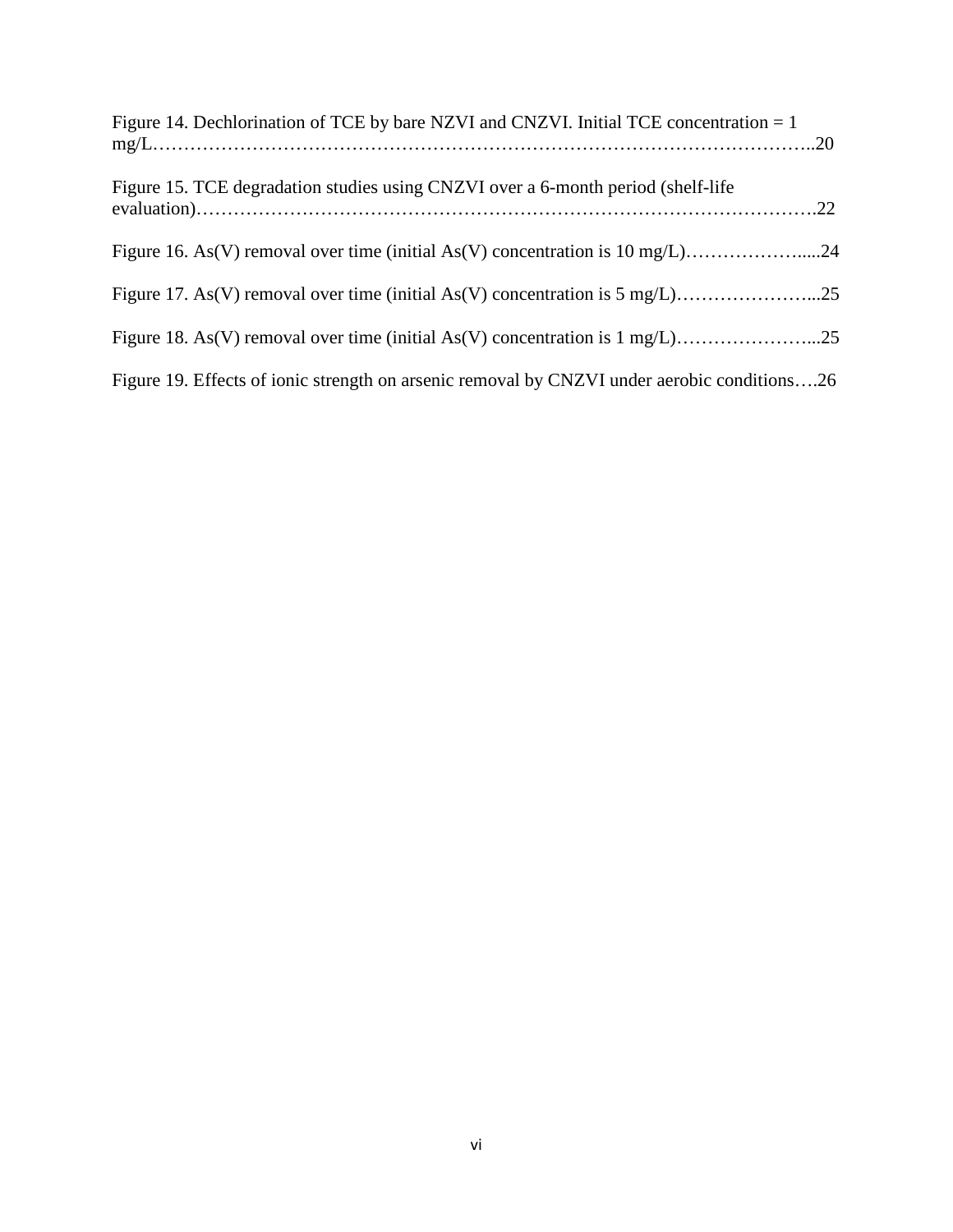# **ABSTRACT**

Nanoscale zero-valent iron (NZVI) particles have been surface modified and used for contaminant remediation. NZVI tend to agglomerate due to magnetic and van der Waals forces and form larger particles that settle down in aqeous media. NZVI particles are used for contaminant remediation and the remediation process is known to be surface area mediated. Agglomeration increases particle size and decrease specific surface area which leads to decrease in their reactivity. A novel amphiphilic polysiloxane graft copolymer (APGC) was designed, synthesized and used to coat NZVI to overcome the agglomeration problem. APGC was composed of hydrophobic polysiloxane, hydrophilic polyethylene glycol **(**PEG), and carboxylic acid. The APGC was successfully adsorbed onto the NZVI surfaces via the carboxylic acid anchoring groups and PEG grafts provided dispersibility in water. The APGC possessing the highest concentration of carboxylic acid anchoring group provided the highest colloidal stability. It was also found that the colloidal stability of the APGC coated NZVI remained effectively unchanged up to 12 months. The sedimentation characteristics of APGC coated NZVI (CNZVI) under different ionic strength conditions  $(0-10 \text{ mM } NaCl$  and  $CaCl<sub>2</sub>$ ) did not change significantly. Degradation studies were conducted with trichloroethylene (TCE) and arsenic [As(V)] as the model contaminants. TCE degradation rates with CNZVI were determined to be higher as compared to bare NZVI. Shelf-life studies indicated no change in TCE degradation behavior by CNZVI over a 6-month period. As(V) removal batch studies with CNZVI were conducted in both aerobic and anaerobic conditions. Increase in arsenic removal efficiency was observed with CNZVI as compared to bare NZVI in both aerobic and anaerobic conditions. Ionic strengths showed minimal (4-8%) inhibiting effect on arsenic removal by CNZVI.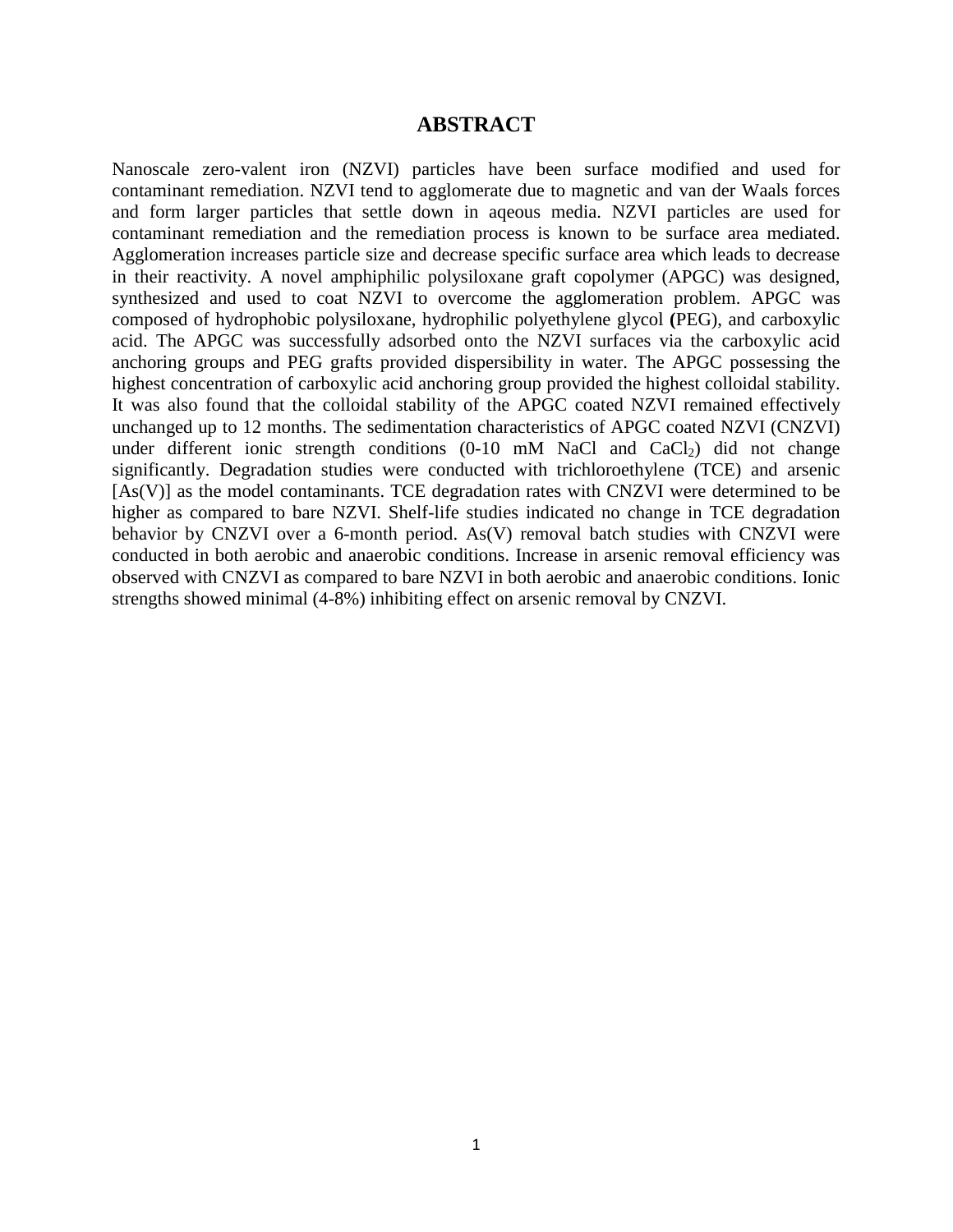# **ACKNOWLEDGEMENTS**

Stipend support to Krajangpan and supplemental funding from the North Dakota Water Resources Research Institute are thankfully acknowledged. North Dakota State University (NDSU) Development Foundation, Department of Civil Engineering, and NDSU's Center for Nanoscale Science and Engineering also provided support for this work. Part of this work was supported by a grant from National Science Foundation (PI: Bezbaruah, Grant#CMMI-1125674).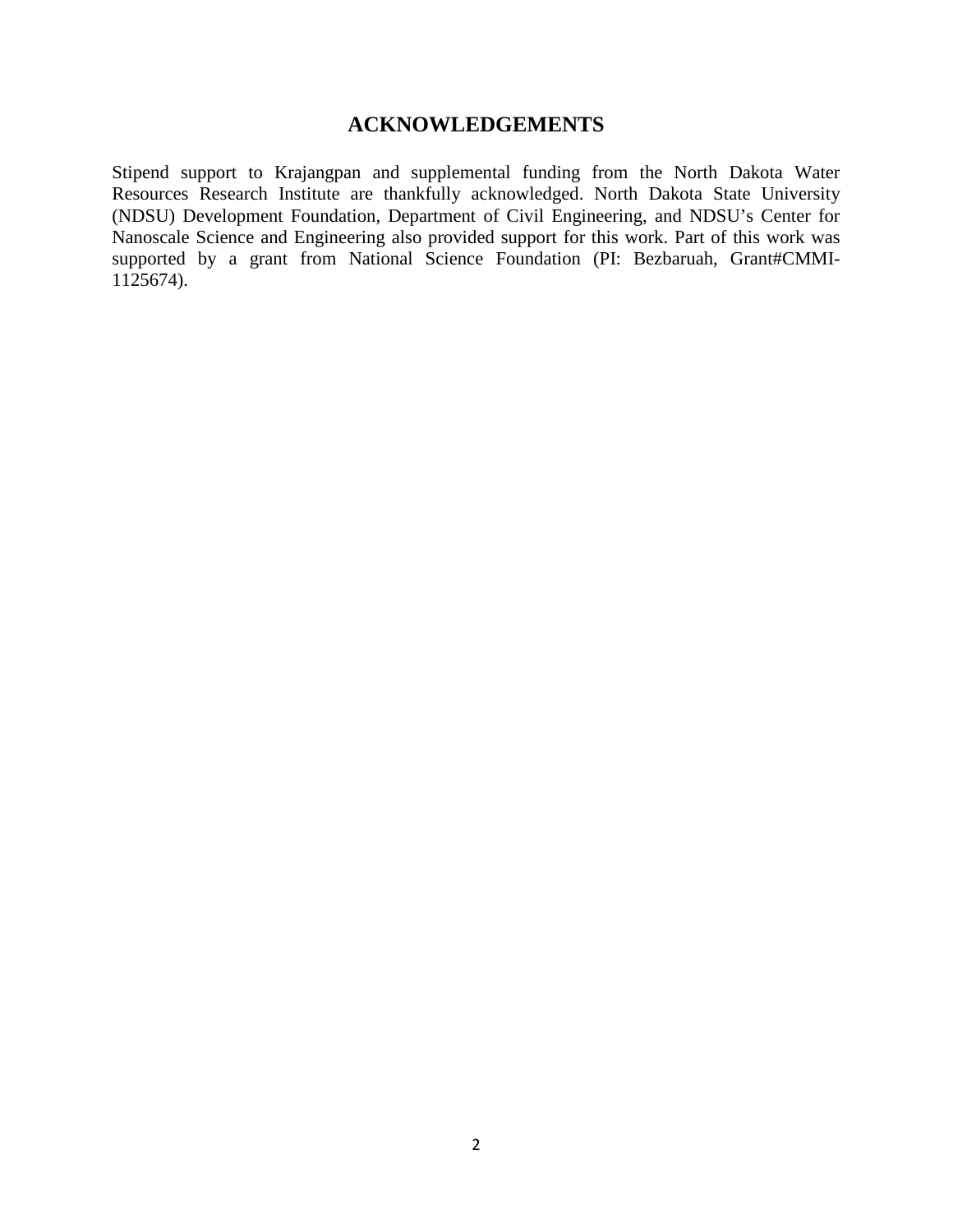# **BACKGROUND**

Zero-valent iron (ZVI) is known to remediate and number of contaminants and reactions are known to be surface mediated (Matheson and Tratnyek, 1994; Li et al., 2006). Hence, higher specific surface area (i.e. surface area per unit mass) of ZVI is expected to lead to higher degradation of contaminants. While conventionally used microscale zero-valent iron (MZVI) has very low specific surface area of  $1-2 \text{ m}^2/\text{g}$  (Thompson et al., 2010), nanoscale zero-valent iron (NZVI) has a surface area of  $25-54 \text{ m}^2/\text{g}$  (Chen et al., 2004; Li et al., 2006; Bezbaruah et al., 2009). The NZVI with higher reactive surface area are expected to work better for contaminant remediation and these nanoparticles react with contaminant approximately 1,000 times faster than micro scaled zero-valent iron (MZVI) (Kanel et al., 2005; Kanel et al., 2006). In addition to having higher reactive surface area, NZVI have other unique physico-chemical properties such as smaller size (<100 nm) and higher interparticle interactions and magnetic properties. NZVI have been used for the removal of various groundwater contaminants including chlorinated compounds (Liu and Lowry, 2006; Cheng et al., 2007; Katsenovich and Miralles-Wilhelm, 2009, Bezbaruah et al., 2011, Krajangpan et al., 2012), pesticides (Feitz et al., 2005; Joo et al., 2008; Thompson et al., 2010), heavy metals (Xi et al., 2010; Klimkova et al., 2011), non-metallic inorganics (Bezbaruah et al., 2009, Almeelbi and Bezbaruah, 2012) and explosives (Zhang et al., 2010).

While NZVI particles have been used for groundwater remediation, they tend to agglomerate due to magnetic and van der Waals forces, and form larger particles that settle into aquifer media pores. Agglomerated particles have decreased specific surface area. As NZVI based reactions are surface mediated, the loss of specific surface area leads to decrease in reactivity of NZVI (Krajangpan et al., 2008; Tiraferri et al., 2008; Bezbaruah et al., et al., 2009; Krajangpan et al., 2012). To overcome these problems, it is necessary to ensure that each NZVI particle can disperse independently and the particles have reduced interparticle attractions. Further, NZVI particles should be easily injectable to the aquifer matrix for groundwater contaminant remediation. Injecting NZVI into the aquifer is considered a standard practice for groundwater remediation. However, NZVI particles have a high sticking coefficient and they get attached to aquifer materials (Saleh et al., 2007). Subsurface mobility of nanoscale iron is limited by particle-soil grain attachment and particle-particle agglomeration (Quinn et al., 2005; Saleh et al., 2007; Phenrat et al, 2009; Krajangpan et al., 2012). It has been demonstrated that nanoparticles dispersibility is quite limited without appropriate particle surface modification (Saleh et al., 2007; Krajangpan et al., 2008; Krajangpan et al., 2012). It is, therefore, necessary that the NZVI particles be surface modified to achieve proper dispersion.

In this study, graft copolymers were designed for surface modification of NZVI particles which in turn was expected to resist NZVI agglomeration and sedimentation in aqueous solution. The new graft copolymers consisted of a polysiloxane backbone, polyethylene glycol grafts, and pendent carboxylic acids as anchoring groups. It was hypothesized that a polysiloxane polymer backbone possessing pendent carboxylic acid would enable efficient adsorption of the polymer to NZVI surfaces because of the affinity of carboxylic acid groups for iron and the low surface tension of polysiloxanes. The water-soluble PEG grafts would serve to provide dispersibility and colloidal stability of coated particles in the aqueous media. The polysiloxane, being non-polar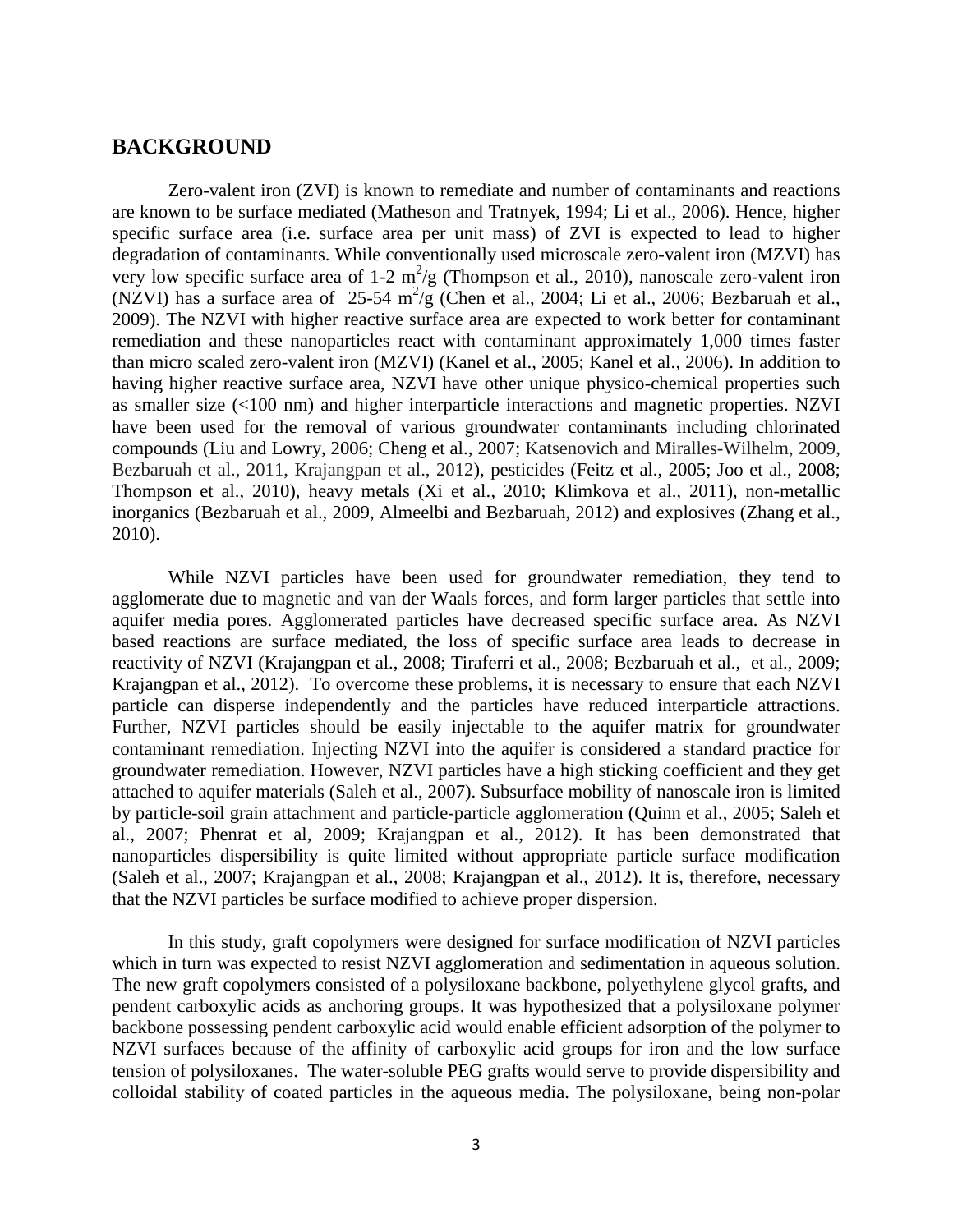and possessing a very low glass-transition temperature, was expected to readily allow permeation of contaminants through it onto NZVI surfaces.

Degradation studies were conducted with trichloroethylene (TCE,  $C_2HCI_3$ ) and  $arsenic(V)$   $[As(V)]$  as the model contaminants. TCE represents one of the most problematic classes of volatile organic compounds found in contaminated groundwater (Wu and Schaum, 2000). A number of studies have demonstrated that the widespread presence of TCE in groundwater is a serious public health concern due to the hazardous nature of this contaminant (Ellis and Rivett, 2007; Pant and Pant, 2010; Tsai et al., 2011). Arsenic is considered a potential carcinogen to human (Lisabeth et al., 2010). Increased concentrations of arsenic in natural water have been reported in many areas all over the world including South East Asia (Bangladesh, Vietnam, India, Nepal, Cambodia, Mongolia, China, Thailand, Pakistan and Taiwan), Central and South America (Mexico, Chile and Argentina), North America (USA and Canada), and Australia (Berg et al., 2001; Kanel et al., 2006; Hussam and Munir, 2007).

# **DESCRIPTION OF THE CRITICAL STATE OR REGIONAL WATER PROBLEM INVESTIGATED**

Arsenic contamination is a major concern in southeast North Dakota (568 sq mile area in Sargent, Ransom and Richland counties are affected). The contaminated area is primarily comprised of farmland and a few small cites including Hankinson, Lindrud, Wyndmere, and Milnor. Sampling done since 1979 in that area indicated arsenic concentration as high as 1.5 mg/L as against the United States Environmental Protection Agency's stipulated drinking maximum contaminant level (MCL) of 10 μg/L. The contamination of arsenic is not only a major concern in North Dakota but also in many states of the USA. For example, arsenic concentrations have been found to be 1-11,330, 1-2,240, 50-2,500,000, 3-110, and  $>50 \mu g/L$  in Massachusetts, Maryland, Texas, South Dakota and North Dakota, respectively.

In addition, there are concerns about the TCE at West Fargo and Minot in North Dakota and at the Baytown Ground Water Contamination Site in Washington County, Minnesota. The stakeholders have looked at NZVI as a potential remedy for source zone and at-well applications. The surface modified NZVI to be designed within this project would find applications in remediation of such and similar contaminants. With the surface modified NZVI synthesized in this research, effective remediation of arsenic in groundwater would be achieved and that would provide protection to public health in North Dakota.

# **SCOPE AND OBJECTIVES**

The broad objective of this study was to modify NZVI particles using polymers to achieve better dispersibility and less agglomeration for application in groundwater remediation.

The specific objectives of the study were as follows:

1) Design a new polymeric surface modifier for NZVI to achieve increased dispersibility of the particles;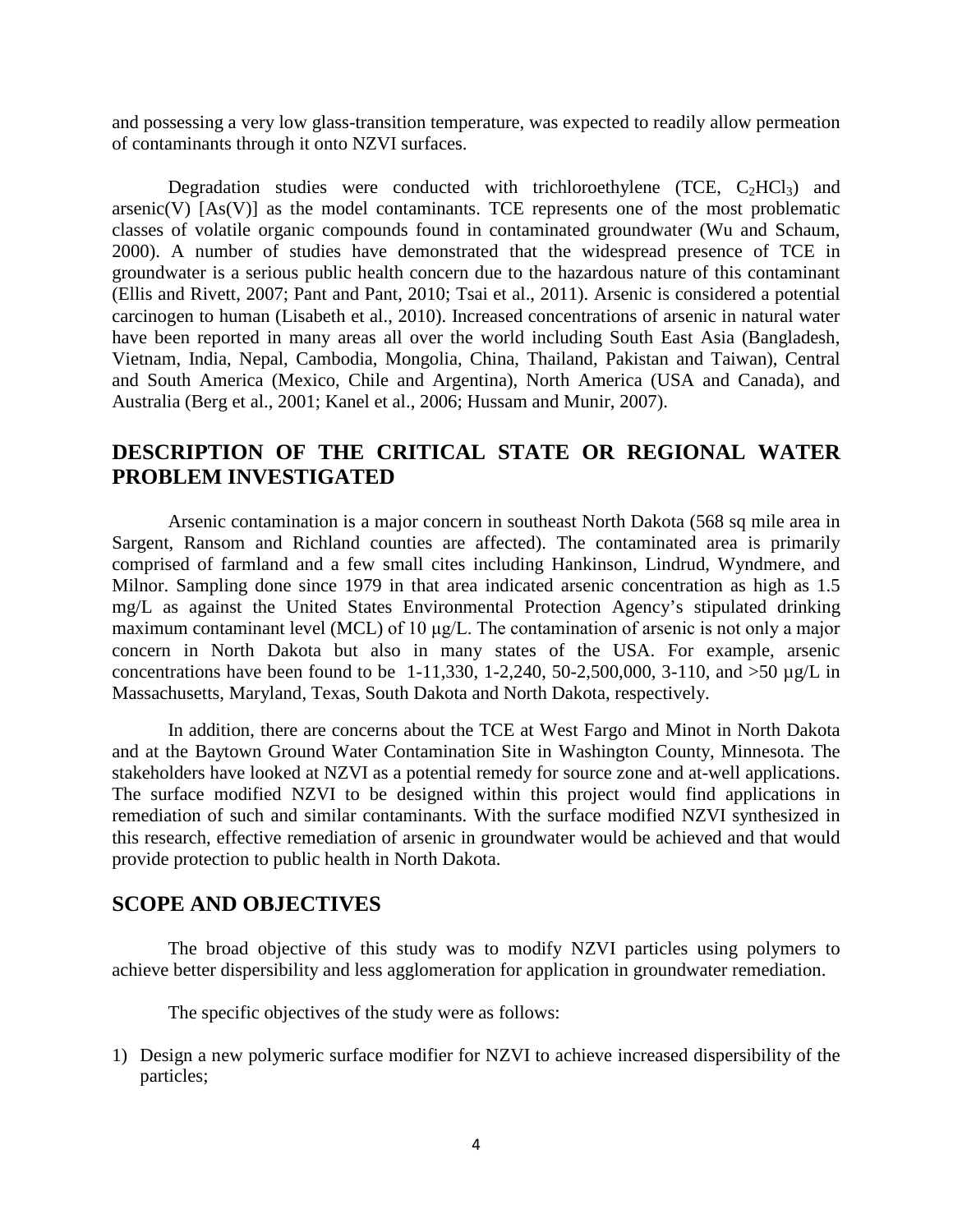- 2) Fine tune the design of the coated (modified) NZVI (CNZVI) for effective degradation of TCE and As(V);
- 3) Determination of longevity (shelf-life) of CNZVI; and
- 4) Determine whether ionic strength effects colloidal stability and contaminant degradation by CNZVI.

# **MATERIALS AND METHODS**

Iron(II) sulfate heptahydrate (FeSO4∙7H2O, 99%, Alfa Aesar), sodium borohydride (NaBH4, 98%, Aldrich), iron powder  $(510 \text{ µm}, 99.9\%$ , Aldrich), calcium chloride  $(CaCl<sub>2</sub>, ACS grade,$ BDH), sodium alginate (production grade, Pfaltz & Bauer), methanol (production grade, BDH), and ethanol (ACS grade, Mallinckrodt Chemicals) were purchased from VWR (West Chester, PA) and were used as received unless otherwise specified. Dichloromethane (purity  $98\%$ ), PtO<sub>2</sub> (99.5+%), *tert*-butyl acrylate, toluene (HPLC grade), and trifluoroacetic acid (99.5%) were all obtained from Aldrich Chemical and used as received. Sodium hydroxide (NaOH, ACS grade, BDH), sodium chloride (NaCl, 99%, Fisher Scientific), Poly(methylhydrosiloxanedimethylsiloxane) (HMS-151, Gelest), polyethylene glycol allylmethyl ether (polyglykol AM 350, Clariant), and He and  $N_2$  (both from Praxair) and all other chemicals were used as received unless otherwise specified.

#### *NZVI synthesis and characterization*

Iron nanoparticles were synthesized by borohydride reduction of ferrous ion in FeSO<sub>4</sub>.7H<sub>2</sub>O in an aqueous phase (Lui et al., 2006; Bezbaruah et al., 2009; Bezbaruah et al., 2011). The use of this method is well documented (Li et al., 2006). The method is inexpensive and requires no specialized equipment. Additionally, the nanoparticles synthesized by this method have shown both high reactivity and durability (Lui et al., 2006). The reaction scheme for the synthesis is as follows:

$$
2\ \text{Fe}^{2+} + \text{BH}_4 + 3\text{H}_2\text{O} \rightarrow 2\text{Fe}^0\downarrow + \text{H}_2\text{BO}_3 + 4\text{H}^+ + 2\text{H}_2\tag{1}
$$

The NZVI obtained was dried in a vacuum oven for  $\sim$  6 h and allowed to stand at ambient conditions overnight to passivate the iron (Bezbaruah et al., 2009; Bezbaruah et al., 2011). Similar passivation techniques were employed by Sohn et al. (2006) for increased stability of NZVI. The dried NZVI was ground in a ceramic mortar and pestle and stored in a dry nitrogen atmosphere. Transmission electron microscopy (TEM, JEOL JEM-100CX II) images were used to determine particle size distribution. Scanning electron microscopy along with energy dispersive spectroscopy (SEM/EDS, JEOL JSM-6300) was used to observe surface morphology and characterize the elemental composition of NZVI. X-ray diffraction (XRD) was used to identify the chemical composition of the NZVI.

# *APGC synthesis and characterization*

APGCs were synthesized using a three-step process (Figure 1). In Step 1, 10 g of poly(methylhydrosiloxane-dimethylsiloxane) (PDMS, MW 1950, 20.4 mmol hydride) and 3.57 g polyethylene glycol allylmethyl ethers (PEG, MW 350, 10.2 mmol) were dissolved in 30 mL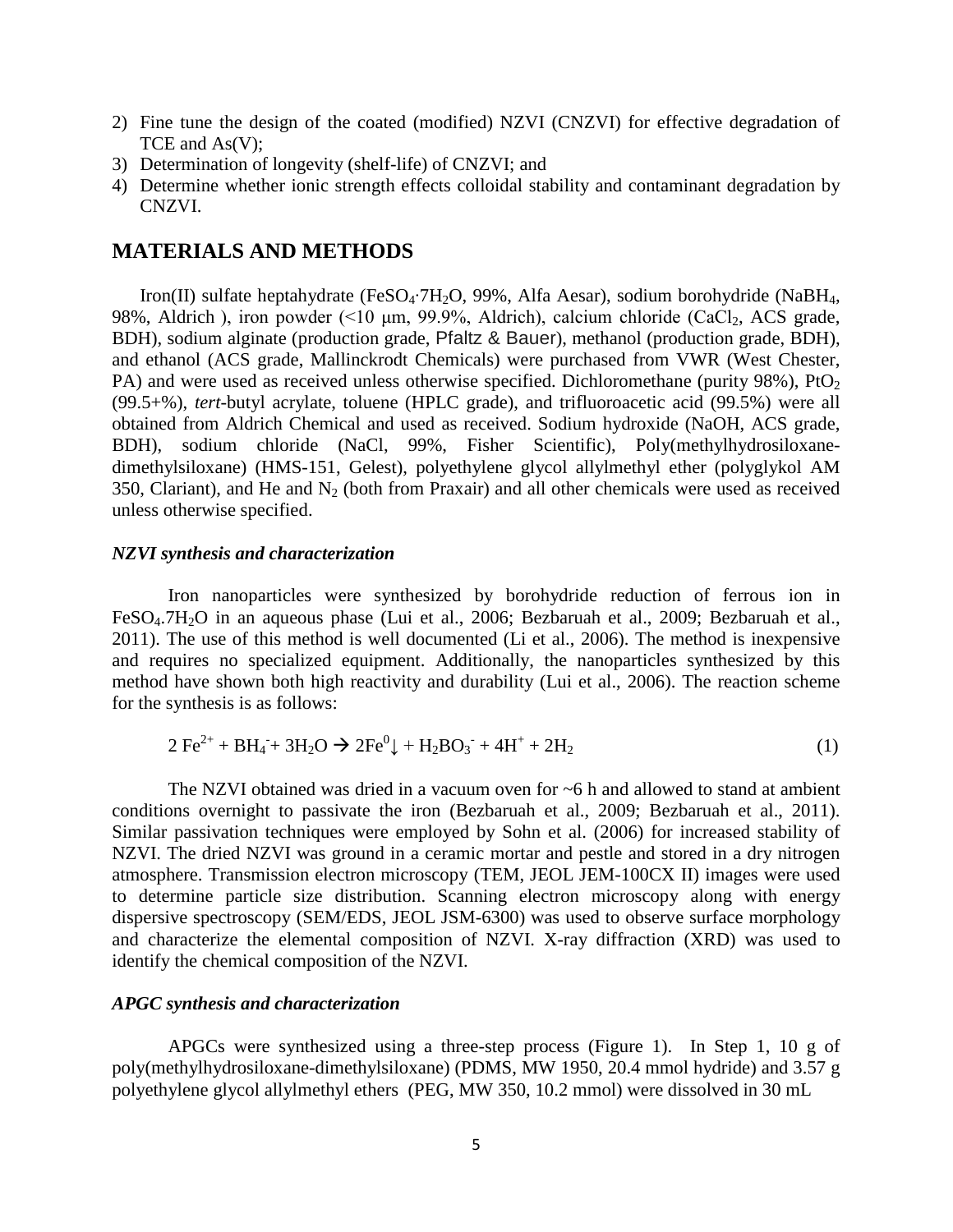

Amphiphilic polysiloxane graft copolymer

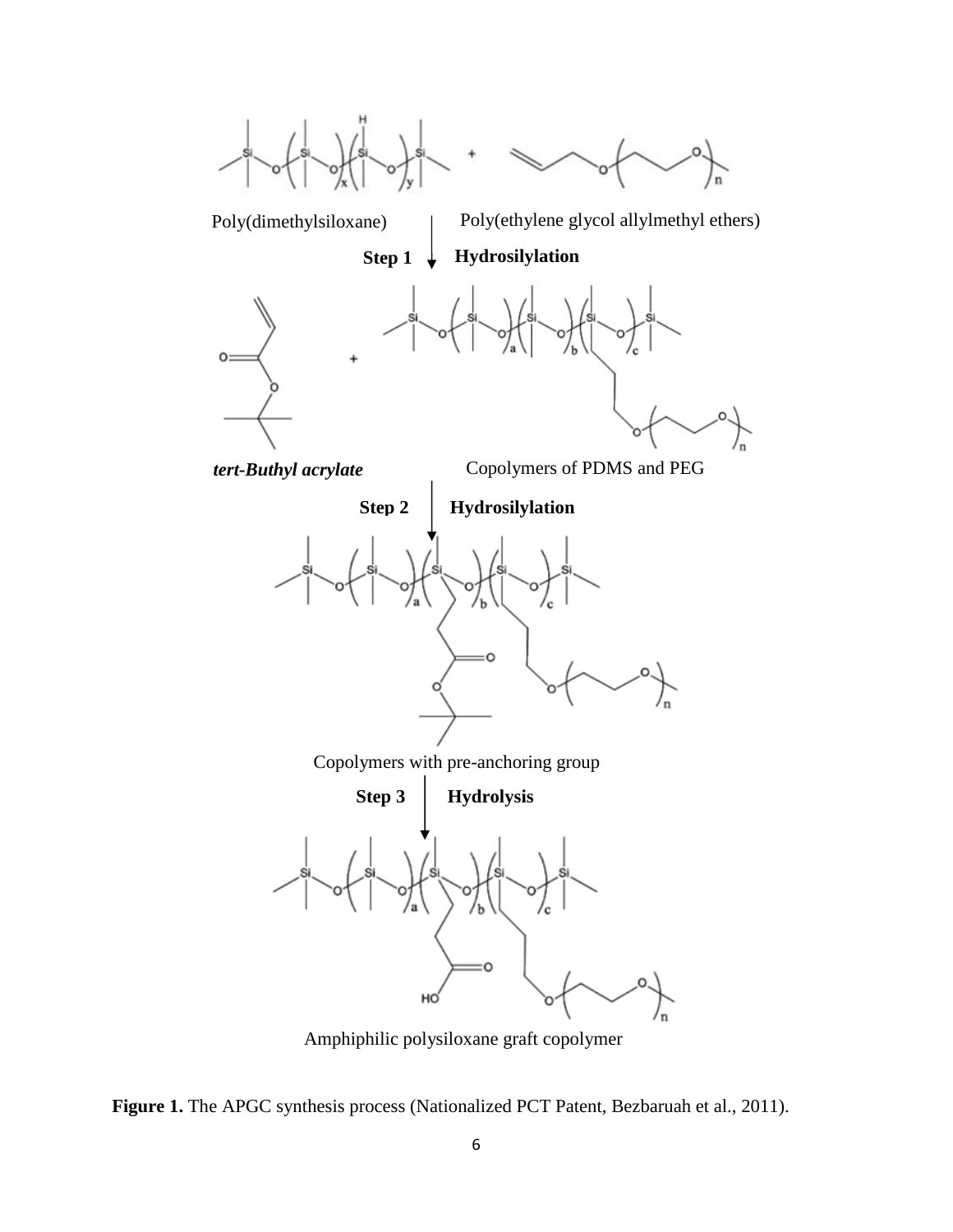toluene. A catalytic amount of PtO<sub>2</sub> was added, and the mixture heated at 90°C for  $\sim$ 5 h (Sabourault et al., 2002). Upon completion of the hydrosilylation reaction (confirmed through proton nuclear magnetic resonance (<sup>1</sup>H NMR) spectroscopy (JEOL ECA 400 MHz, JOEL Ltd.)), 1.31 g *tert*-butylacrylate (tBA, MW 128.17, 10.2 mmol) was added to the product and heated at 90 $\degree$ C for  $\sim$ 5 h (Step 2). Upon completion of the second hydrosilylation reaction, the reaction mixture was cooled to room temperature  $(22 \pm 2^{\circ}C)$ . Platinum oxide was removed by filtration through a series of NaHCO<sub>3</sub> columns, and the copolymer (PDMS/PEG/ $tBA$ ) was isolated by vacuum stripping the toluene. Step 3 was performed to generate the carboxylic acid (AA) anchoring groups by hydrolyzing the *tert*-butyl ester groups of the graft copolymers. The PDMS/PEG/tBA (10 g of the product synthesized in Step 2) was dissolved in 25 mL of dichloromethane in a 100 mL round bottom flask. Trifluoroacetic acid (TFA, 2.52 mL) was added to the solution, and the mixture was stirred for ~6 h at room temperature to complete the reaction.

The synthesized APGC was isolated by vacuum stripping the dichloromethane, TFA, and *tert*-butanol (a tBA hydrolysis product). Carbon nuclear magnetic resonance  $(^{13}C$  NMR, JEOL ECA 400 MHz, JOEL Ltd.) spectroscopy and Fourier transform infrared (FTIR, Nicolet 8700, Thermo Scientific) spectroscopy were used to confirm the completion of hydrolysis. The APGC was either immediately used to coat NZVI or stored in a refrigerator (4°C) by dissolving it in toluene. The stored APGC was used to coat NZVI after evaporating toluene by passing  $N_2$  gas through the solution. The complete removal of toluene was checked using  ${}^{1}H$  NMR. Five different APGCs were synthesized each varying from the other in terms of the content (weight fraction) of the three different repeat units (Table 1). Glass transition temperature  $(T<sub>g</sub>)$  of the APGC was measured using differential scanning calorimetry (DSC, DSC Q 1000, TA Instruments Inc.).

|             |             | % Weight fractions |     |
|-------------|-------------|--------------------|-----|
| Sample*     | <b>PDMS</b> | <b>PEG</b>         | AΑ  |
| 70/25/5     | 70          | 25                 |     |
| 62/36/2     | 62          | 36                 |     |
| 72.5/21/6.5 | 72.5        | 21                 | 6.5 |
| 67/29/4     | 67          | 29                 |     |
| 65/32/3     | 65          | 32                 |     |

**Table 1.** Weight fractions of the three different repeat units of APGC used to optimize the APGC composition

APGC concentration used was 15 g/L

\*Weight fraction was decided based on mole fraction needed for reactions to take place

## *CNZVI preparation and characterization*

NZVI particles (60 mg) were combined with 20 mL of APGC of various concentrations (2, 10, and 15 g/L APGC in deoxygenated deionized water or DDW). The mixtures were sonicated for 30 min to disperse the NZVI and rotated in a custom-made end-over-end shaker (28 rpm) for 72 h to allow the APGC to adsorb (i.e. coat) onto the NZVI surface. The CNZVI suspension was stored in borosilicate glass bottles at room temperature. FTIR spectra were obtained with a Nicolet 6700 FTIR Spectrometer operated with OMNIC software. The spectra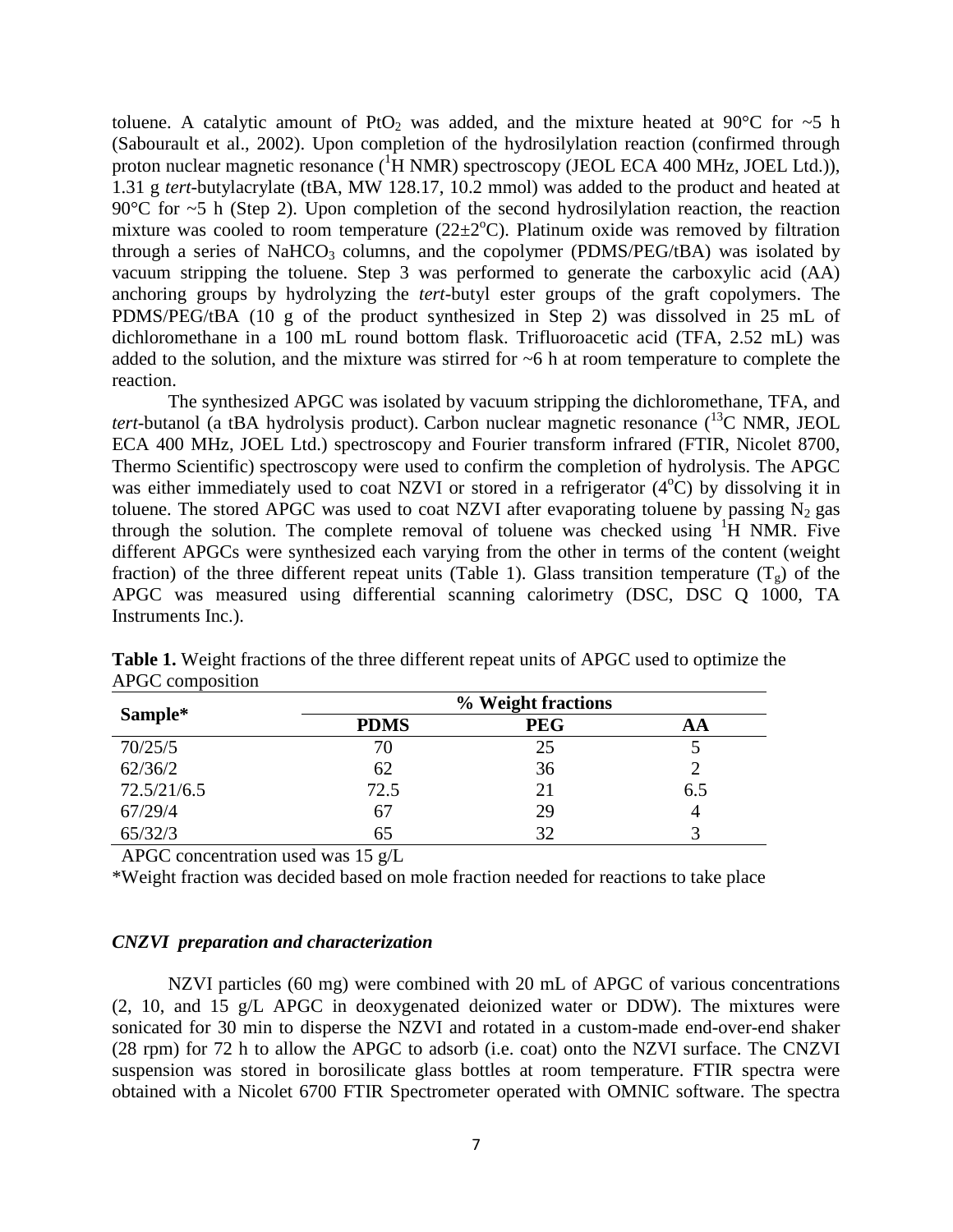were obtained from 400 to 4000  $cm^{-1}$ . The solid samples (NZVI and CNZVI) were dried in a vacuum oven for two days before analysis. The dried samples were then mixed with KBr corresponding to an approximate mass ratio of 1:10 (sample: KBr) for pellet preparation. The liquid samples (PDMS/PEG/tBA and APGC) were prepared by adding the samples as droplets to KBr pellet. The spectra were recorded at a resolution of 4  $cm^{-1}$  with each spectrum corresponding to the co-addition of 64 scans. The background collected from KBr was automatically subtracted from the sample spectra. Bright field images of CNZVI were obtained by using high-resolution transmission electron microscopy (HRTEM) (JEOL JEM-2100  $LaB<sub>6</sub>$ , JOEL Ltd.) attached with GATAN Orius SC1000 CCD camera.

### *Colloidal stability studies*

The colloidal stability of the CNZVI was evaluated by measuring sedimentation rates of CNZVI suspensions. A 20 mL suspension of CNZVI (3 g/L of NZVI) in a 20 mL vial was centrifuged (1800 rpm, Heraeus Labofuge 400R Centrifuge, Thermo Electron Corporation) and washed three times with copious amounts of DDW to remove any excess non-adsorbed APGC. Fresh DDW (20 mL) was added to the CNZVI The mixture in the vial was shaken well, and 2 mL of CNZVI suspension in water was withdrawn to a glass cuvette. The sedimentation behavior of the CNZVI was interpreted from the change of light intensity at the wave length of 508 nm over time (2 h) using a UV spectrophotometer (Cary 5000, Varian). The same evaluation was done for a control using 3 g/L bare NZVI in DDW and following the same procedure as in the case CNZVI.

### *Effect of ionic strength on colloidal stability of CNZVI*

This study was conducted with mono-valent (5 and 10 mM NaCl) and divalent cationic (5 and 10 mM CaCl<sub>2</sub>) salts in 20 mL borosilicate glass vials. CNZVI (3 g/L of NZVI) was added to 20 mL of the doxygenated ionic water. The colloidal stability of the particles in the ionic solution was determined using the same method decribes earlier (see 'Colloidal stability studies').

#### *Effect of aging on CNZVI colloidal stability*

Many 20 mL vials of CNZVI (60 mg of NZVI per each batch i.e., 3 g/L NZVI) were prepared and stored in a cabinet at room temperature and their colloidal stability investigated every month over a 12-month period. Three sacrificial vials were taken out of the cabinet every month and their colloidal stability was measure as per method described earlier (see 'Colloidal stability studies'). The results were reported as average of the three values along the standard deviations.

#### *TCE degradation batch studies*

Batch experiments were conducted in 20 mL amber glass bottles fitted with Teflon septa stoppers. TCE (1, 15, and 30 mg/L initial concentrations) was used as the test contaminant. TCE solutions were prepared with DDW. Bare NZVI (1.5  $g/L$ ) or CNZVI (1.5  $g/L$  of NZVI) were added into 20 mL TCE solution. Controls with only APGC (no NZVI) in TCE solution and blank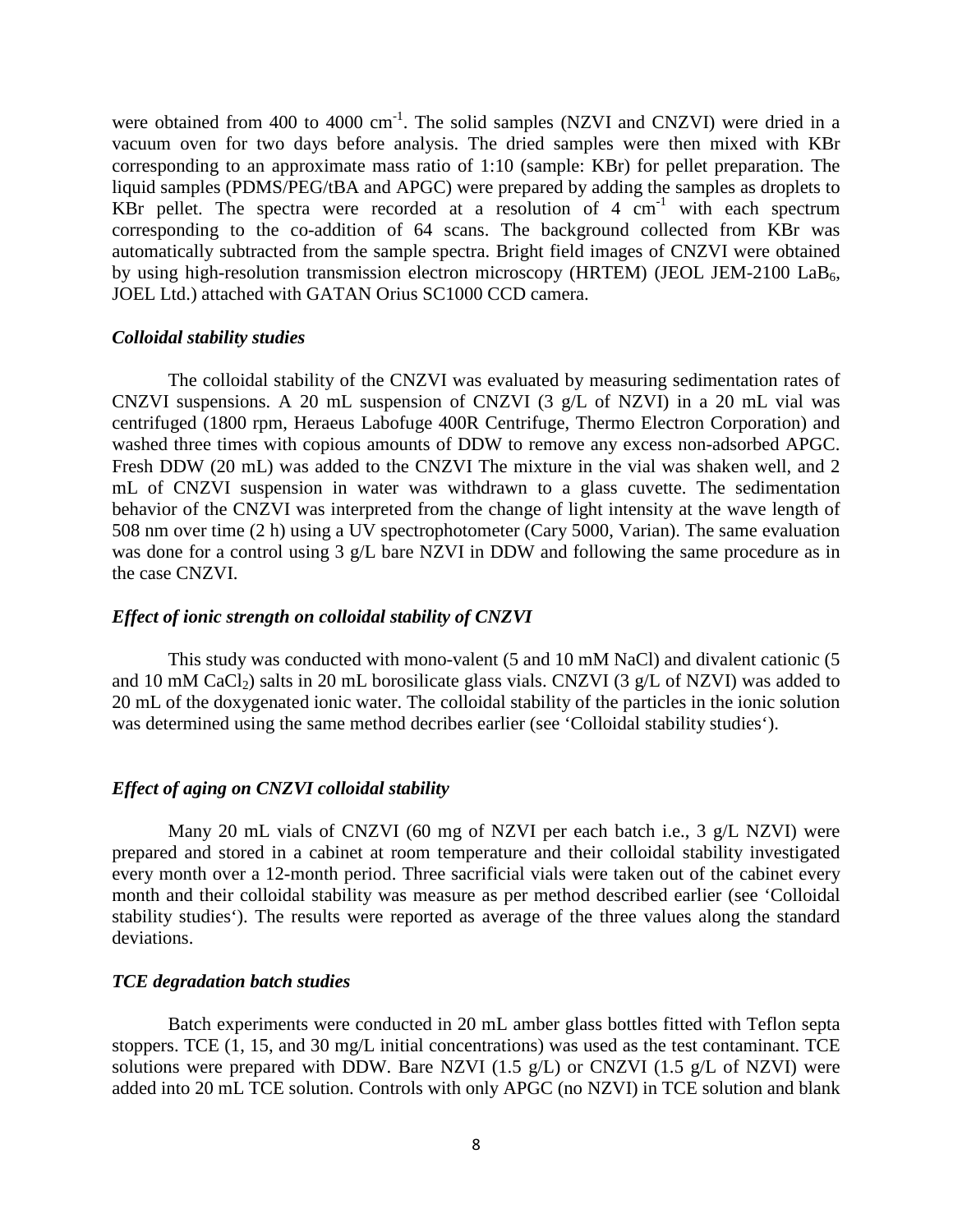with only TCE solution were run and analyzed simultaneously following the same procedure used for bare NZVI and CNZVI batch studies. The reactors were rotated end-over-end at 28 rpm in a custom-made shaker to reduce mass transfer resistance. Aliquots were withdrawn from sacrificial batch reactors at pre-determined time intervals (0, 30, 60, 120, 180, and 360 min) and filtered using a syringe filter (Whatman ANOTOP 25, 0.02 µm) to remove NZVI and CNZVI before analyzing using GC/MS (Model 5975, Agilent). The temperatures for GC/MS analyses were as follows: column, injector 200°C, and detector 360°C. Helium was used as the carrier gas at 30 mL/min. Samples were heated at 110°C in an autosampler chamber for 30 min before being vented into the GC. Each sample was run for 8 min. The detection limit of the GC/MS for TCE was  $1 \mu g/L$ .

# *Effect of aging on TCE degradation by CNZVI*

Several 20 mL vials of CNZVI (60 mg of NZVI per each batch i.e., 3 g/L NZVI) were prepared and stored in a cabinet at room temperature and investigated every month over a 6 month period for the treatability of TCE. Three sacrificial vials were taken out of the cabinet every month and TCE degradation studies were conducted as per method described earlier (see 'TCE degradation batch studies'). The results were reported as average of the three values along the standard deviations.

#### *Arsenic removal batch studies*

Arsenic removal batch studies were performed under anaerobic and aerobic conditions in 40 mL commercial grade borosilicate glass reactors with silicone septum cap. A 100 mg/L As(V) stock solution was prepared using  $As<sub>2</sub>O<sub>5</sub>$  and used to make the initial As(V) concentrations of 1, 5, and 10 mg/L. Bare NZVI and CNZVI (0.75 g/L NZVI concentration for both) were used in a 40 mL As(V) solution. Controls with APGC in the As(V) solution and blanks with only the As(V) solution were run simultaneously. All experiments were conducted in triplicate. To simulate anaerobic conditions the As solutions in reactors were purged with  $N_2$  gas. To reduce mass transfer resistance, the reactors were rotated end-over-end at 28 rpm in a custom-made shaker. Aliquots were withdrawn at definite time intervals and filtered using a syringe filter (Whatman ANOTOP 25, 0.02 µm) to remove NZVI and CNZVI. Samples were preserved using nitric acid for As analysis using an inductively coupled plasma (ICP) spectrophotometer. A Spectro Genesis ICP-OES (Crossflow nebulizer, SOP) was used to analyze As(V) concentration in test solutions. The software used for this analysis was SmartAnalyzer (version v. 3.013.0752). The plasma power, coolant flow, auxiliary flow, nebulizer flow were optimized to 1400, 13.5, 1.2, and 1.0 L/min, respectively, for this instrument. Five-point calibration was performed before testing. The arsenic standard and sample solutions were prepared in  $5\%$  HNO<sub>3</sub>. The measurement time was 24 sec and pre-flush time was 60 sec. The results were mean concentrations (mg/L) of three replicate measurements along with standard deviations.

### *Effect of ionic strength on As(V) removal*

This study was conducted with 10 mM of NaCl and CaCl<sub>2</sub> under aerobic conditions in 40 mL reactors made of commercial grade borosilicate glass vials fitted with silicone septum cap . The initial As(V) concentration was 10 mg/L. The CNZVI concentration was the same as that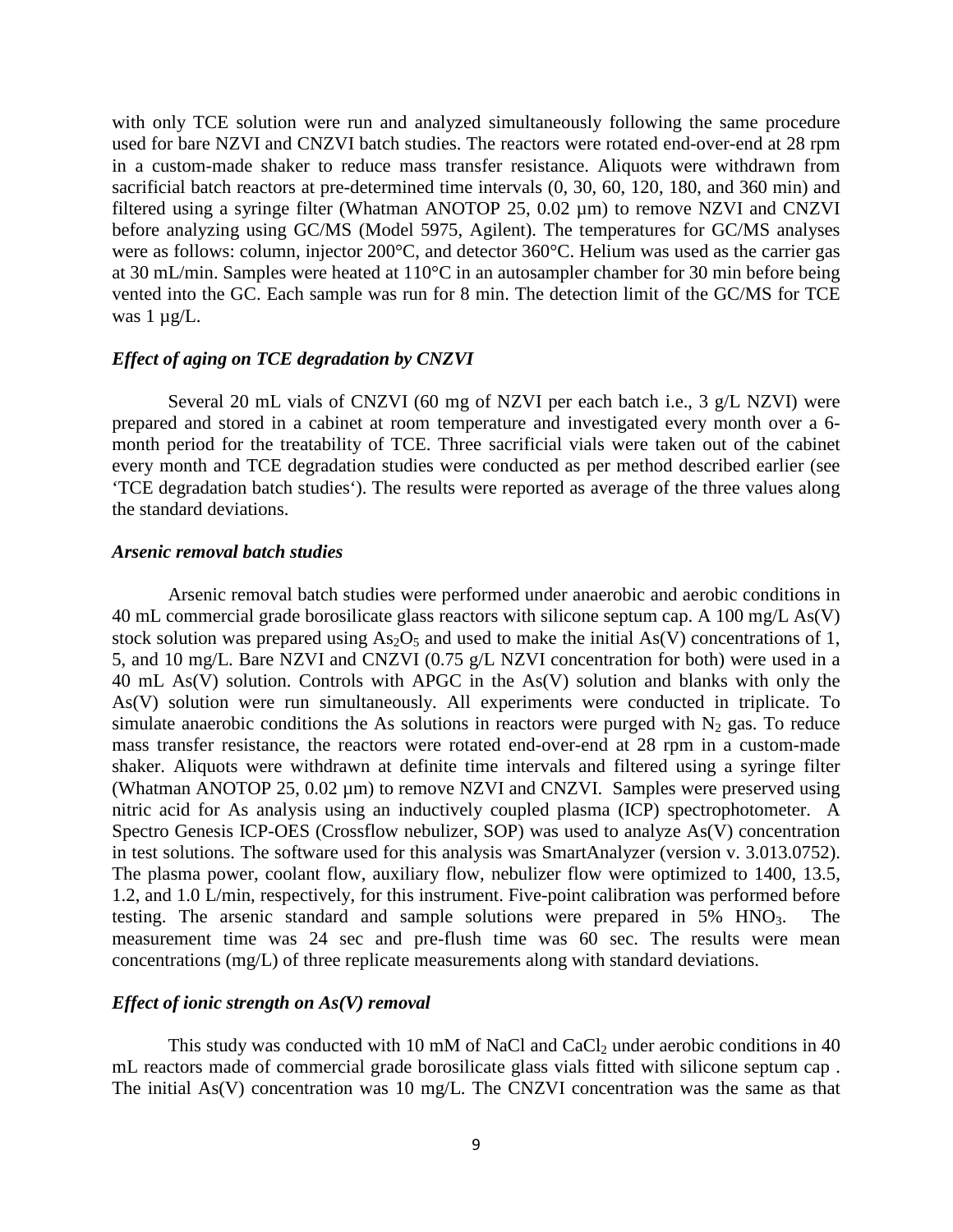used for arsenic removal batch studies (0.75 g/L NZVI) described earlier (see Arsenic removal batch studies). Blanks were run with only  $As(V)$  solution. Controls with CNZVI and  $As(V)$ solution but without any NaCl/CaCl<sub>2</sub> were run simultaneously.

## *Quality control and statistical analysis*

All experiments were conducted in triplicates and average values reported along with standard deviations. Two-way ANOVA analysis was used to find statistical significance while comparing the results.

# **RESULTS AND DISCUSSION**

## *NZVI synthesis and characterization*

Analysis of TEM images (example in Figure 2) indicates that NZVI particle size ranged from 10 to 90 nm with an average size of 35 nm (Figure 3). NZVI particles are seen as clusters (Figure 2). The particles were agglomerated because of strong magnetic interaction between them. This agglomeration limits the availability of reactive surface area on the particle (Schlicker et al., 2003; Bezbaruah et al., 2009; Krajangpan et al., 2012).

A higher magnification TEM image showed a ~2.5 nm of passivating oxide shell around the NZVI core (inset of Figure 2). An oxide shell, possibly of amorphous FeOOH(Cao et al., 2008; Martin et al., 2008), is clearly visible around the nanoparticles. The shell was formed during the passivation process of NZVI. Similar NZVI core/shell geometry was reported earlier by Nurmi et al. (2005) and Li et al. (2006). The oxide shell protects the particles from rapid oxidation, yet allows contaminants access to NZVI surface (Li et al., 2006). XRD spectrum showed only  $Fe<sup>0</sup>$  in the synthesized NZVI (Figure 4). TEM, BET, and SEM/EDX results of NZVI compared with micro-sized zero-valent iron (MZVI) are summarized in Table 2.

## *APGC synthesis and characterization*

APGC was synthesized successfully within this research. The progress of reaction during the synthesis process was monitored using [nuclear magnetic resonance \(NMR\)](http://en.wikipedia.org/wiki/Nuclear_magnetic_resonance_spectroscopy) **spectroscopy** After completion of hydrosilylation and hydrolysis reactions, proton NMR (<sup>1</sup>H-NMR) and carbon NMR (<sup>13</sup>C NMR) were used to monitor the reactions (Figure 5-6). The proton peaks at  $\delta$ 5.2-5.4 and δ 5.9 ppm corresponding to the double bond of allyl PEG and tBA starting materials disappeared. The hydride proton peak at  $\delta$  4.8 ppm also completely disappeared due to successful hydrosilylation of PEG and tBA to the PDMS backbone producing PDMS/PEG/tBA graft copolymer. Figure 5 showed  ${}^{1}H$  NMR of the final product (APGC). The carboxylic acid proton peak can be observed at i. The enlargement of peak i  $(\delta 11$  ppm) was shown in the small box. The peaks at a and f represent methylene groups. The peaks at b, c, d, e, h, and g represent methyl groups. For further confirmation  ${}^{13}$ C NMR was run. In  ${}^{13}$ C NMR (Figure 6), the double bond carbon peak of starting material PEG at  $\delta$  110-130 ppm was not observed after hydrosilylation. The tert-butyl CH<sub>3</sub> peak at  $\delta$  29.0 ppm and the tertiary carbon from acrylate at  $\delta$ 85.7 ppm disappeared. The tert butanol group was hydrolyzed and the singlet carbonyl group at j (δ 160 ppm) could be seen indicating the completion of hydrolysis forming APGC with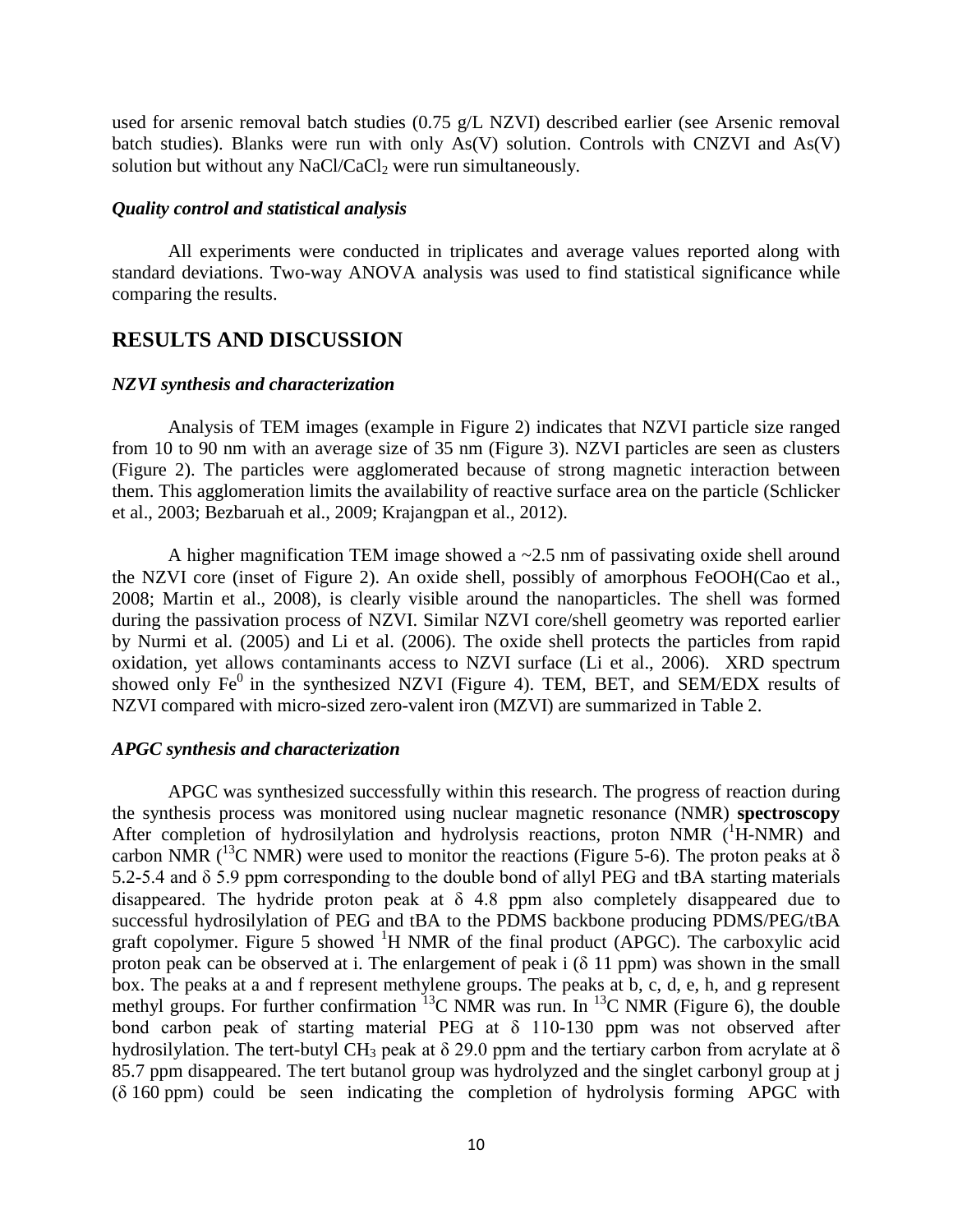

Figure 2. TEM images of bare NZVI (reproduced after Bezbaruah et al., 2009). The inset shows a zoomed in portion of the main image where the thin layer of iron oxides can be seen around the nanoparticle.



**Figure 3.** Particle size distribution of NZVI (n = 205) (reproduced after Bezbaruah et al., 2009)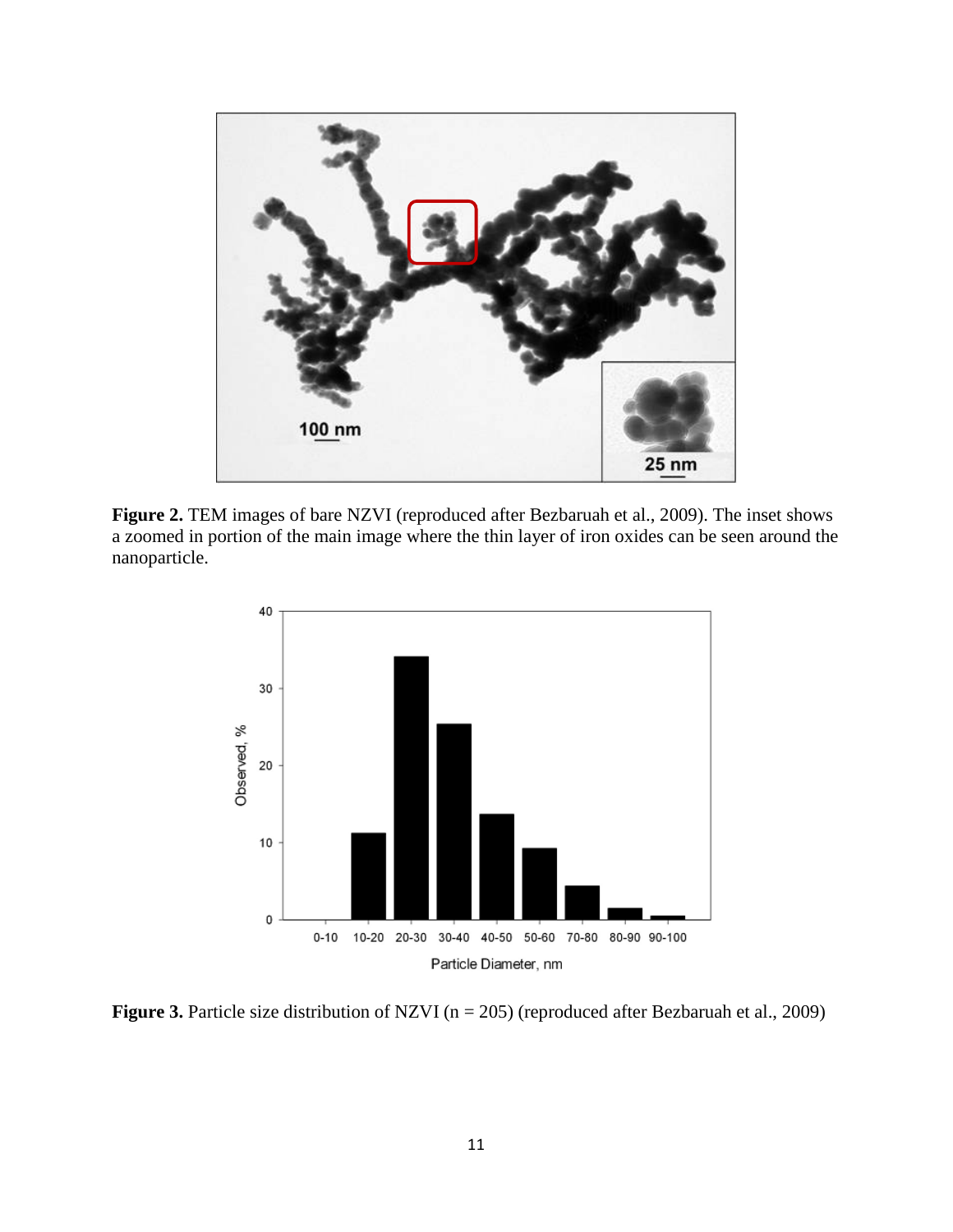

**Figure 4.** XRD spectrum of synthesized NZVI showed only Fe<sup>0</sup> (reproduced after Bezbaruah et al., 2009)

|  |  | Table 2. The characteristics of the synthesized NZVI and the commercial grade MZVI |
|--|--|------------------------------------------------------------------------------------|
|  |  |                                                                                    |

| <b>Parameter</b>          | NZVI                           | $MZVI^*$                          |
|---------------------------|--------------------------------|-----------------------------------|
| Particle size             | $35 \text{ nm}$                | $10 \mu m^{**}$                   |
| BET specific surface area | $25 \text{ m}^2 \text{g}^{-1}$ | $1 \text{ m}^2 \text{ g}^{-1}$ ** |
| % Fe                      | 84.34                          | 99.6                              |
| % O                       | $15.66***$                     | $0.4***$                          |

\* MZVI was not used in this study but shown in this table for comparison purposes only \*\*Reported by Sigma-Aldrich

\*\*\*The relative higher percentage of oxygen in NZVI may be to be because of it higher surface area as compared to MZVI

carboxylic acid anchoring groups. The anchoring groups were expected to attach to the NZVI surface.

Fourier transform infrared (FTIR) spectroscopy was also used to examine the polymers before and after hydrolysis (i.e., PDMS/PEG/tBA, Figure 7a and PDMS/PEG/AA, Figure 7b). The spectra showed a noticeable shift of the position of the carbonyl peak from  $1732 \text{ cm}^{-1}$  to 1712 cm<sup>-1</sup>. The appearance of hydroxyl peak from 3000 cm<sup>-1</sup> to 3500 cm<sup>-1</sup> due to  $v(O-H)_{COOH}$ indicates complete hydrolysis (Figure 7b) (Kataby et al., 1999). Table 3 shows the peak assignments and wave numbers for FTIR spectra of polymer before hydrolysis (PDMS/PEG/tBA), polymer after hydrolysis (PDMS/PEG/AA), and CNZVI.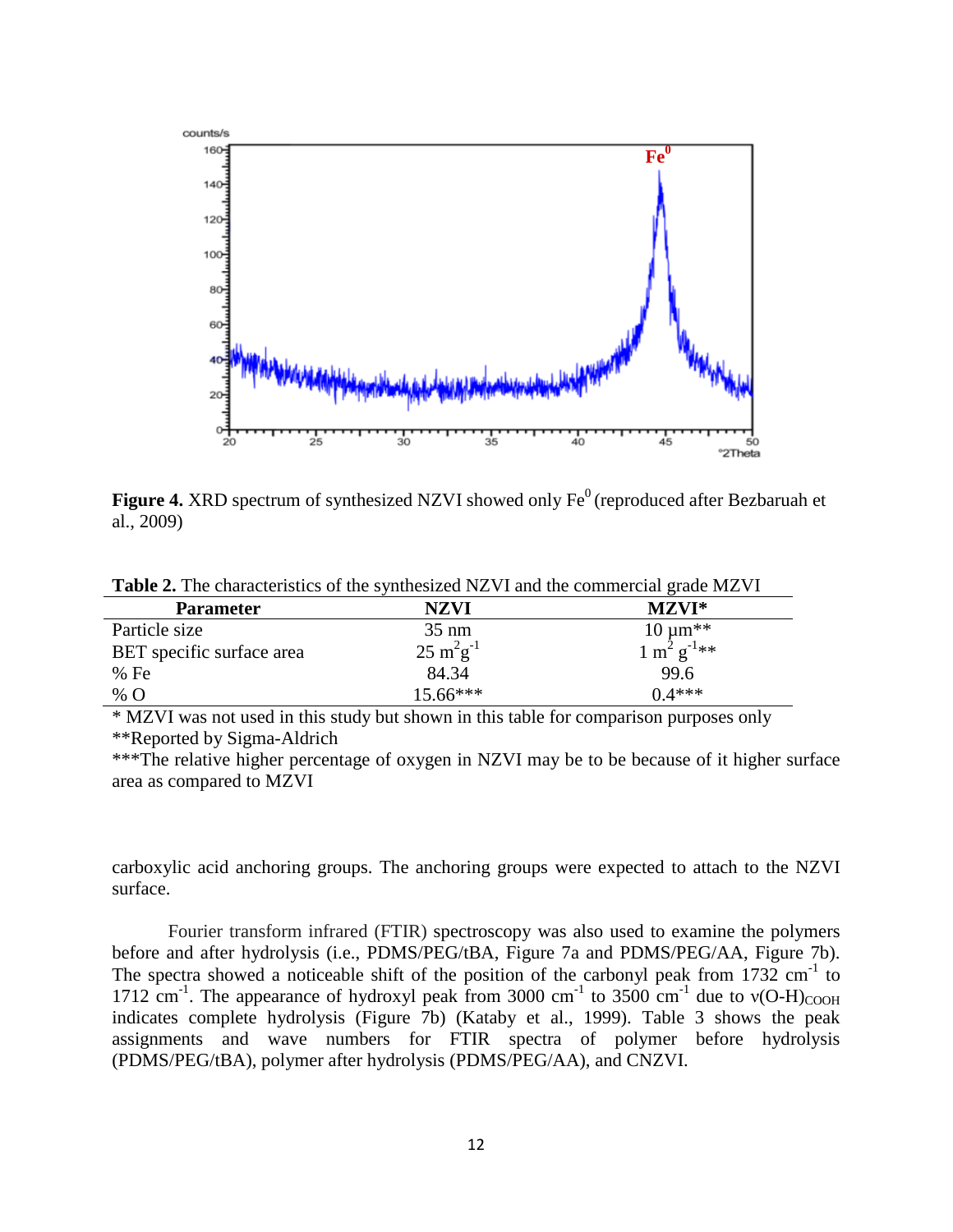

Figure 5. <sup>1</sup>H NMR of the final product (APGC). The carboxylic acid proton peak can be observed at i. The enlargement of peak i was shown in the small box. The peaks at a and f represent methylene groups. The peaks at b, c, d, e, h, and g represent methyl groups.



**Figure 6.** <sup>13</sup>C NMR spectrum of APGC (after hydrolysis). This <sup>13</sup>C NMR was done to verify the results obtained with <sup>1</sup>H NMR (Figure 5). The tert-butyl CH<sub>3</sub> peak at  $\delta$  29.0 ppm and the tertiary carbon from acrylate at δ 85.7 ppm disappeared. The tert butanol group was hydrolyzed and the singlet carbonyl group at j could be seen indicating the completion of hydrolysis forming APGCs with carboxylic acid anchoring groups.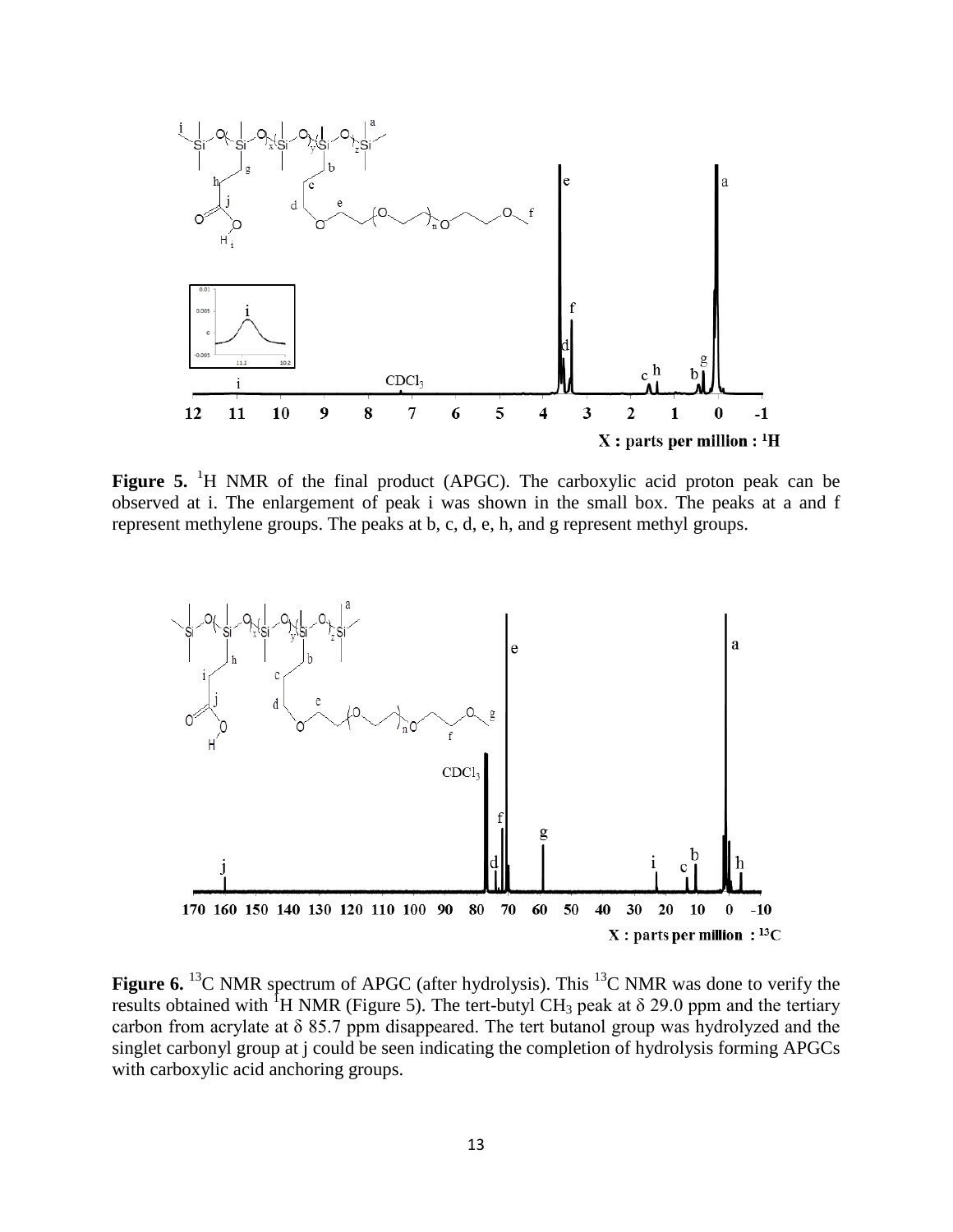

**Figure 7.** (a) FT-IR spectrum of APGC before hydrolysis; (b) FT-IR spectrum after hydrolysis; (c) FT-IR spectrum of CNZVI.

| <b>Table 3.</b> Peak assignments and wave numbers for FTIR spectra of polymer before hydrolysis |
|-------------------------------------------------------------------------------------------------|
| (PDMS/PEG/tBA), polymer after hydrolysis (PDMS/PEG/AA), and CNZVI.                              |

| <b>Peak Assignment</b>    | <b>PDMS/PEG/tBA</b><br>$\rm \left( cm^{-1}\right)$ | <b>PDMS/PEG/AA</b><br>$(cm^{-1})$ | <b>CNZVI</b><br>$\rm (cm^{-1})$ |
|---------------------------|----------------------------------------------------|-----------------------------------|---------------------------------|
| O-H stretch               |                                                    | 3200-3500                         | 3050-3550                       |
| $-CH2$ (asymmetric)       | 2957                                               | 2960                              | 2962                            |
| $-CH3$ stretch            | 2900                                               | 2898                              | 2879                            |
| $-CH2$ (symmetric)        | 2861                                               | 2868                              | 2869                            |
| $C=O$ stretch             | 1732                                               | 1712                              |                                 |
| -COO stretch (asymmetric) |                                                    |                                   | 1556                            |
| -COO stretch (symmetric)  |                                                    |                                   | 1456                            |
| C-O-C stretch             | 1256                                               |                                   |                                 |
| $(C-O)_{COOH}$ stretch    |                                                    | 1260                              | 1261                            |
| $C-O-C$ (broad)           | 1010-1093                                          | 1015-1105                         | 1016-1085                       |

Differential scanning calorimetry (DSC) was used to determine the influence of pendant group grafting on thermal properties (Figures 8). The PDMS starting material exhibits a glass transition temperature,  $T_g$ , at -130°C and no melting transition. After grafting PEG side chains to the PDMS, a broad melting transition over the temperature range of approximately -70 $\rm{°C}$  to 0 $\rm{°C}$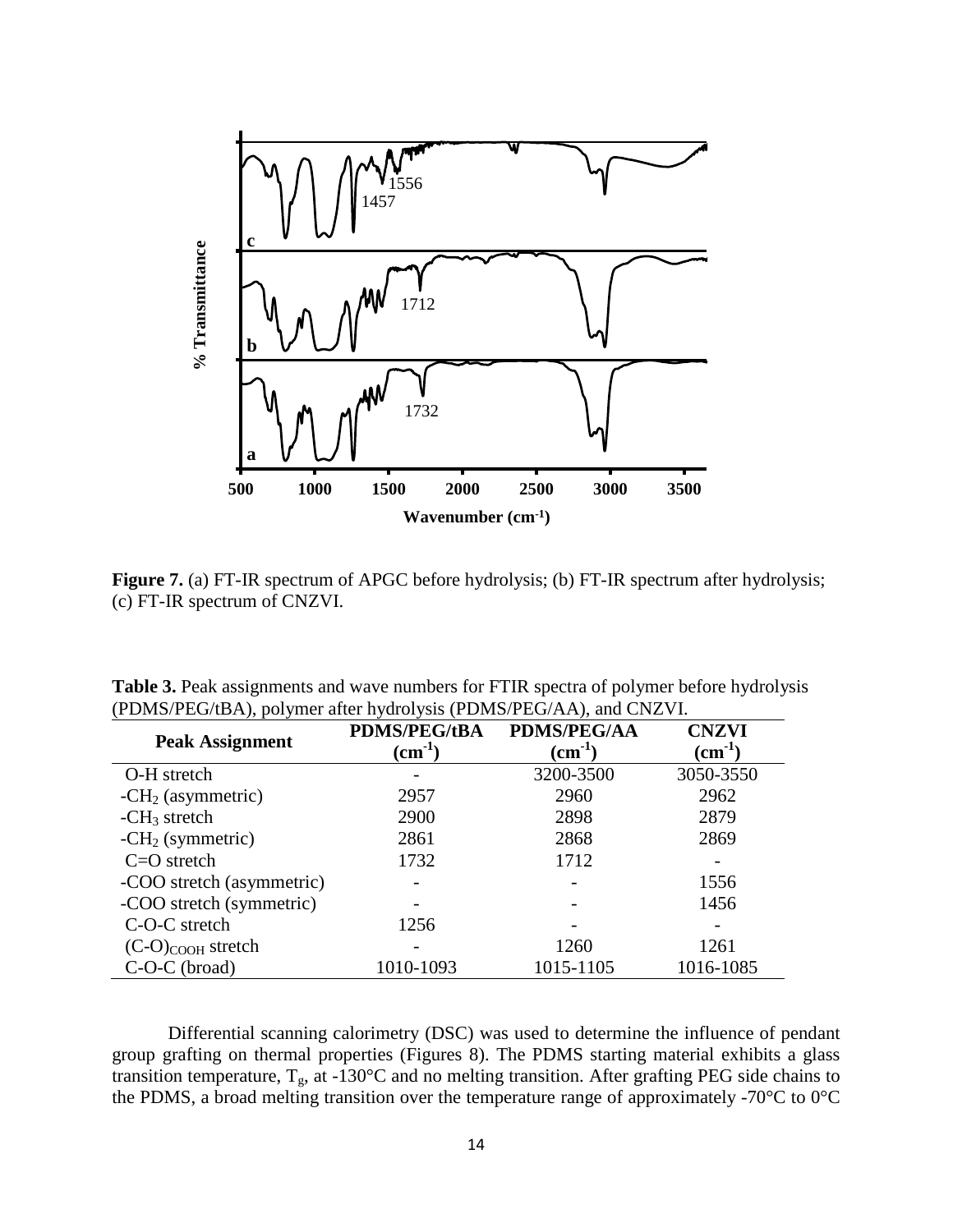was observed which was attributed to PEG side-chain crystallization. Incorporating carboxylic acid groups into the PDMS-PEG graft copolymer produced an amorphous copolymer exhibiting a single  $T_g$  at -94°C (Figure 8). The results indicate that the APGC produced was a single phase, amorphous material with a very low  $T_g$  which was expected to readily enable diffusion of groundwater contaminants to the particle surface.

# *CNZVI preparation*

FTIR spectra of NZVI and CNZVI confirm that APGC were coated onto NZVI surface (Figure 7c). The FTIR spectra for bare NZVI did not show any significant peaks while the spectra for CNZVI showed the formation of chemical bonds (C=O stretching) between carboxylic groups and amorphous surface of NZVI. The C=O peak of carboxylic groups originally at  $1712 \text{ cm}^{-1}$  (Figure 7b) disappeared (Figure 7c), while the peaks at  $1556 \text{ cm}^{-1}$  and 1457 cm<sup>-1</sup> were observed after the NZVI particles were coated with APGC. Kataby et al. (1999) observed similar peak shift while coating carboxylic acid onto amorphous iron nanoparticles.



**Figure 8.** Differential scanning calorimetry (DSC) thermogram of APGC.

### *Colloidal stability studies*

NZVI coated with three APGC concentrations  $(2, 10, \text{ and } 15 \text{ g/L})$  were used in sedimentation studies, and the NZVI coated with 15 g/L APGC formed the most stable suspension as compared to the lower APGC concentrations and bare NZVI. White gel like precipitates were formed at APGC concentrations >15 g/L and were considered unsuitable for coating NZVI. All further analyses were conducted with CNZVI coated with 15 g/L APGC. To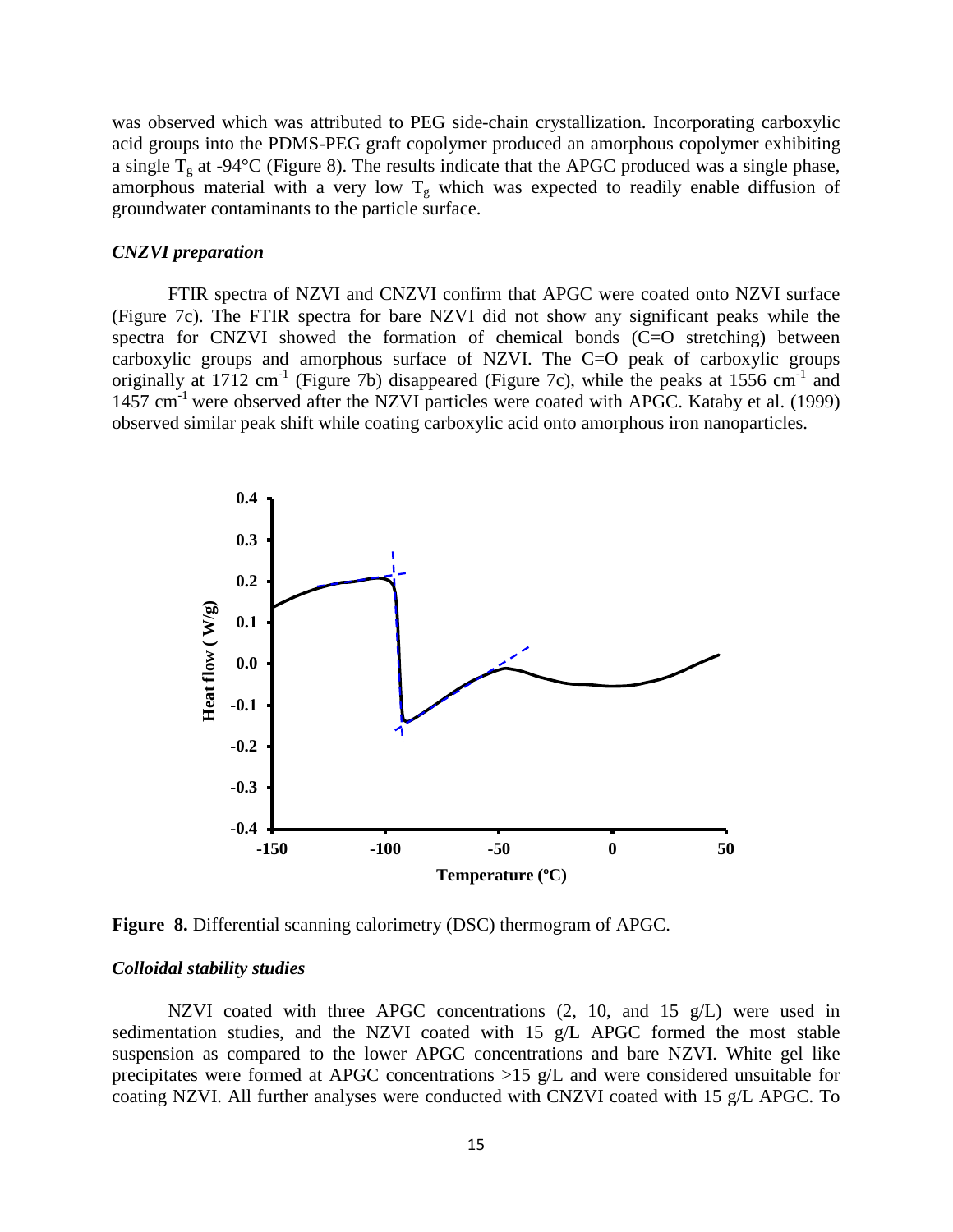determine the effect of the functional groups on sedimentation characteristics of CNZVI, the percent weight fraction of PDMS, PEG, and AA was changed systematically (Table 1). The change in PEG/AA ratio had a profound effect on colloidal stability of CNZVI. The APGC with the highest concentration of AA anchoring groups (72.5/21/6.5: PDMS/PEG/AA) provided the highest colloidal stability (Figures 9) and was used for further experimentation.

The APGC absorbed onto NZVI surface attributed to increased steric hindrance and that might have improved the colloidal stability of NZVI suspensions and can be expected to decrease adhesion to soil surfaces (Stokes and Evans, 1997). Rahme et al. (2009) used di- and tri-block copolymers poly(ethylene oxide) and poly(propylene oxide) to stabilize gold nanoparticles (~12 nm) in aqueous media, and concluded that amphiphilic nature of the polymer contributed to colloidal stability. The present copolymer coating helped steric suspension of the particles. It is worth mentioning that the sedimentation studies were conducted for all the nanoparticles (all sizes) without any presedimentation. This is in contrast to work reported by others where particles were presettled for 5-60 min to separate the larger (agglomerated) particles (Tiraferri et al., 2008; Phenrat et al., 2007).



**Figure** 9. The APGC with the highest acrylic acid group (PDMS/PEG/AA (72.5/21/6.5)) showed the highest colloidal stability.  $-\cdot$ : (70/25/5);  $\cdot$  -- $\cdot$ : (62/36/2),  $\cdot$  (72.5/21/6.5),  $\cdots$ : (67/29/4),  $\cdots$  = : (65/32/3),  $\cdots$ : Bare NZVI. I = measured light intensity, I<sub>0</sub> = initial light intensity.

## *Effect of ionic strength on colloidal stability*

The variations in ionic strength due to mono-valent (5 and 10 mM NaCl) and divalent cationic (5 and 10 mM  $CaCl<sub>2</sub>$ ) salts did not affect sedimentation characteristics of CNZVI (Figure 10). In this study there was no difference in sedimentation behavior of the CNZVI at various ionic strengths apparently because all carboxyl groups chelated to the iron leaving no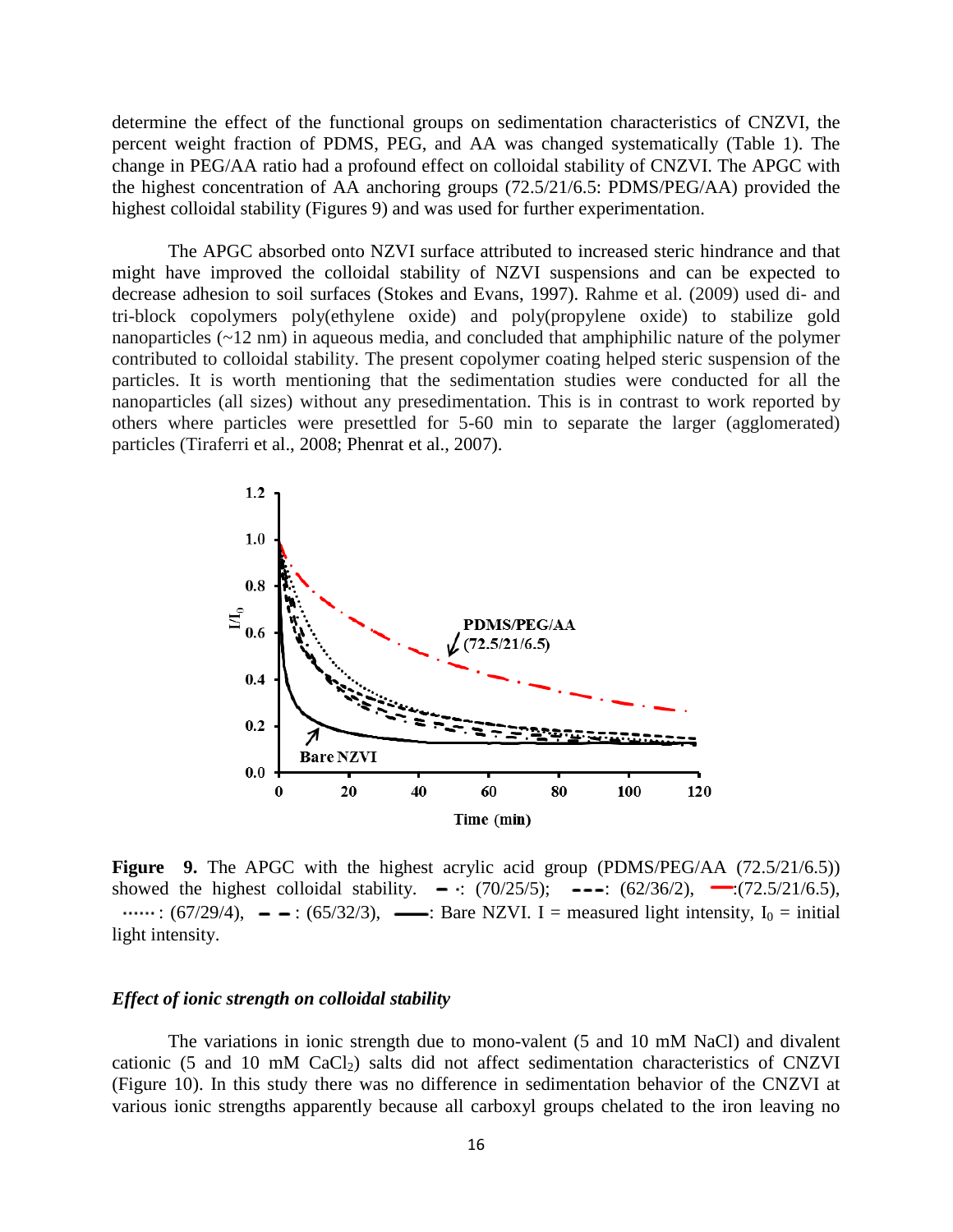free carboxyl ion. Absence of carboxylic-carbonyl group in FTIR spectrum at  $1712 \text{ cm}^{-1}$  in CNZVI (Figure 7c) confirms that there was no unreacted/unattached carboxylic acid group left and justifies the assumption about possible complete chelation of the acid group to iron. Saleh et al. (2008) conducted column studies to investigate the effects of Na<sup>+</sup> and Ca<sup>2+</sup> on the mobility of surface modified NZVI in water. They found that the mobility of NZVI coated with charged surface modifiers decreased with increasing salt concentration,, and divalent cation  $(Ca^{2+})$  had a greater effect than monovalent cation  $(Na^+)$  (Saleh et al., 2008). This is in contrast to the findings in this study. The triblock copolymers (analogous to the APGC designed within this research) used by Saleh et al. (2008) had a large number of charged sulfonate groups that apparently got distributed throughout an extended polymer layer on the nanoparticle surface. The surface modification of NZVI increased the negative surface potential of the particles and affected dispersibility of CNZVI under high ionic conditions. The triblock copolymer coating on the NZVI particles offered electrosteric stabilization of the particles and provided the greatest resistance to adverse effects (mobility reduction) under low salt concentration conditions but was ineffective at  $Ca^{2+} > 2$  mM (Saleh et al., 2008). The present APGC coated NZVI particles were not affected by high  $Ca^{2+}$  concentration (10 mM) as the coated particles had no charges and their stability was steric in nature. It is expected that sticking coefficient of APGC coated NZI will be negligible and the CNZVI can be injected into the aquifer easily and a large zone of influence can be achieved.



Figure 10. Sedimentation studies of CNZVI in water with different ionic strengths. The concentration of APGC used for coating was 15 mg/L and 3 g/L NZVI was used. The data points  are connected with straight lines for ease of reading only and they do not represent trendlines.

The vertical error bars indicate  $\pm$  standard deviations.  $\bullet$  DI water,  $\bullet$  5 mM NaCl,  $\bullet$  10 mM NaCl,  $\times$  5 mM CaCl<sub>2</sub>,  $\times$  10 mM CaCl<sub>2</sub>.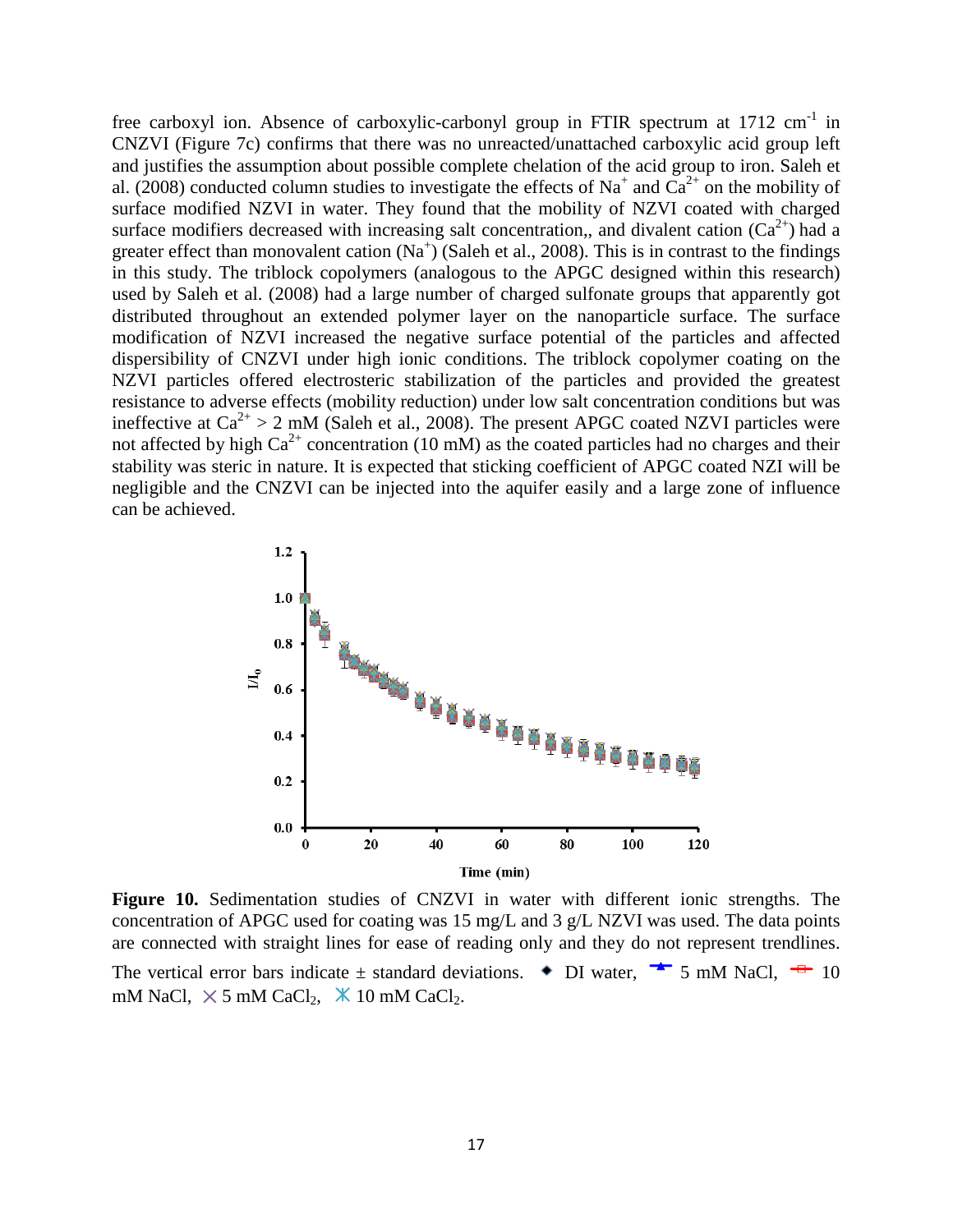# *Effect of aging on colloidal stability of CNZVI*

The CNZVI particles need to have long shelf-life to be commercially viable (storage and transportability requirements). The results showed that the colloidal stability of the CNZVI remained unchanged for 12 months (two-way ANOVA,  $\alpha = 0.05 < p$ -value<sub>0 and 1month</sub> = 0.395, pvalue<sub>0 and 12 month</sub>  $= 0.245$ , Figure 11).

### *TCE degradation studies*

The results from degradation batch studies indicate effective removal of TCE by CNZVI. After 5 h, the TCE concentration decreased from the initial 30 mg/L to 5.64 mg/L (84% removal) and 2.38 mg/L (90% removal) for bare NZVI and CNZVI, respectively (Figure 12). No significant decrease of TCE was observed for either the control or the blank. A two-way ANOVA analysis of variance test on the degradation data indicated that there was a significant difference between TCE degradation by bare NZVI and CNZVI ( $\alpha = 0.05$ ) > p-value = 0.035). Similar results were obtained in batch studies with initial TCE concentrations of 15 and 1 mg/L (Figures 13 and 14). For 15 mg/L initial TCE concentration, removal efficiencies were 76% and 83% for NZVI and CNZVI, respectively (Figure 13). With 1 mg/L initial TCE concentration removal efficiencies were 75% and 78% for NZVI and CNZVI, respectively (Figure 14).



Figure 11. Sedimentation studies for CNZVI over a 12-month period for shelf-life evaluation. The data points are connected with straight lines for ease of reading only and they do not represent trendlines. The vertical error bars indicate  $\pm$  standard deviations.  $\times$  0 month  $\bullet$  1 month,  $\leftarrow \Box$  2 month,  $\leftarrow \Box$  3 month,  $\leftarrow \Box$  4 month,  $\rightarrow \dag$  5.5 month,  $\bullet$  6 month,  $+7$  month,  $\cdot$  8 month, 9 month, 10 month, 11 month, and 12 month. I = measured light intensity,  $I_0$  = initial light intensity.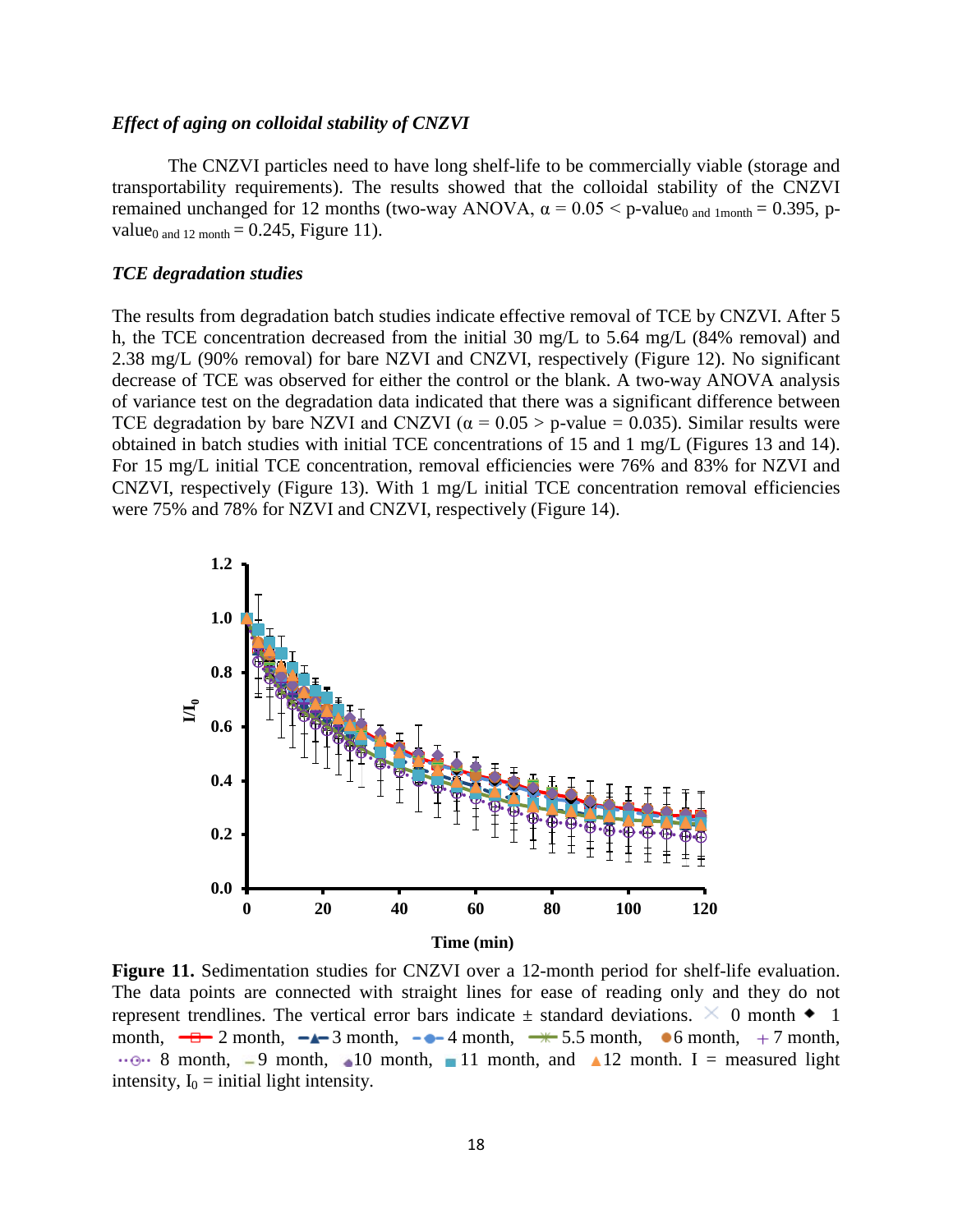The TCE degradation reaction was found to follow pseudo first-order kinetics which is common for the dehalogenation of organic compounds by NZVI (Johnson et al., 1996; Nurmi et al., 2005). The classical first-order rate reaction is expressed as in Eq. 2.

$$
\frac{dC}{dt} = k_{obs}C\tag{2}
$$

where

 $C = TCE$  concentration (mg/L)  $k_{obs}$  = the observed rate constant  $(h^{-1})$ 



Figure 12. Dechlorination of TCE by bare NZVI and CNZVI. Initial TCE concentration = 30 mg/L. The data points are connected with straight lines for ease of reading only and they do not represent trendlines. The vertical error bars indicate  $\pm$  standard deviations.  $\rightarrow$  •CNZVI,  $\rightarrow$ Bare NZVI,  $\rightarrow$ Blank,  $\rightarrow$  Control.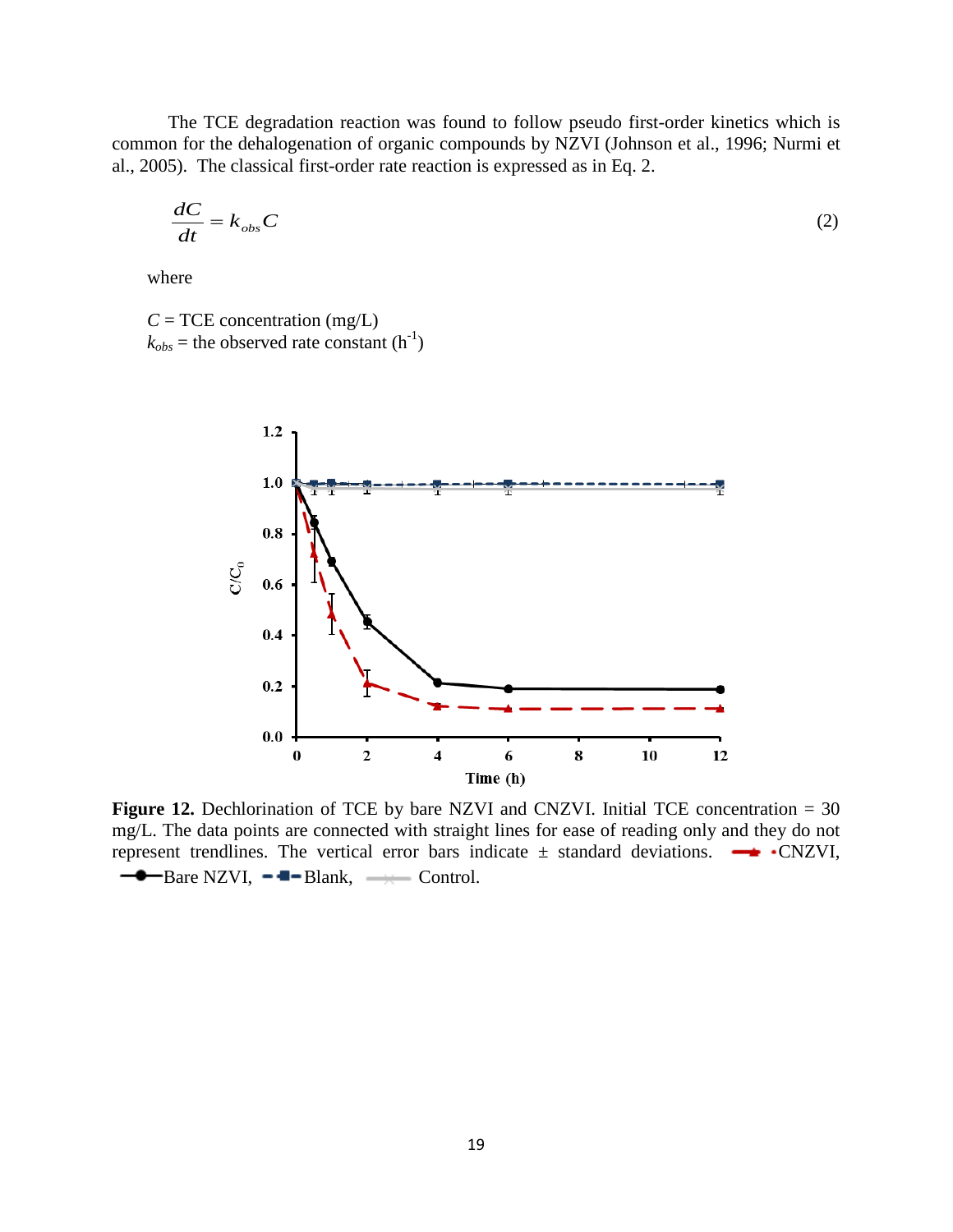

Figure 13. Dechlorination of TCE by bare NZVI and CNZVI. Initial TCE concentration = 15 mg/L. The data points are connected with straight lines for ease of reading only and they do not represent trendlines. The vertical error bars indicate  $\pm$  standard deviations.  $\rightarrow$  •CNZVI,  $\rightarrow$  Bare NZVI,  $\rightarrow$  Blank,  $\rightarrow$  Control.



**Figure 14.** Dechlorination of TCE by bare NZVI and CNZVI. Initial TCE concentration = 1 mg/L. The data points are connected with straight lines for ease of reading only and they do not represent trendlines. The vertical error bars indicate  $\pm$  standard deviations.  $\rightarrow$  •CNZVI,  $\rightarrow$  Bare NZVI,  $\rightarrow$  Blank,  $\rightarrow$  Control.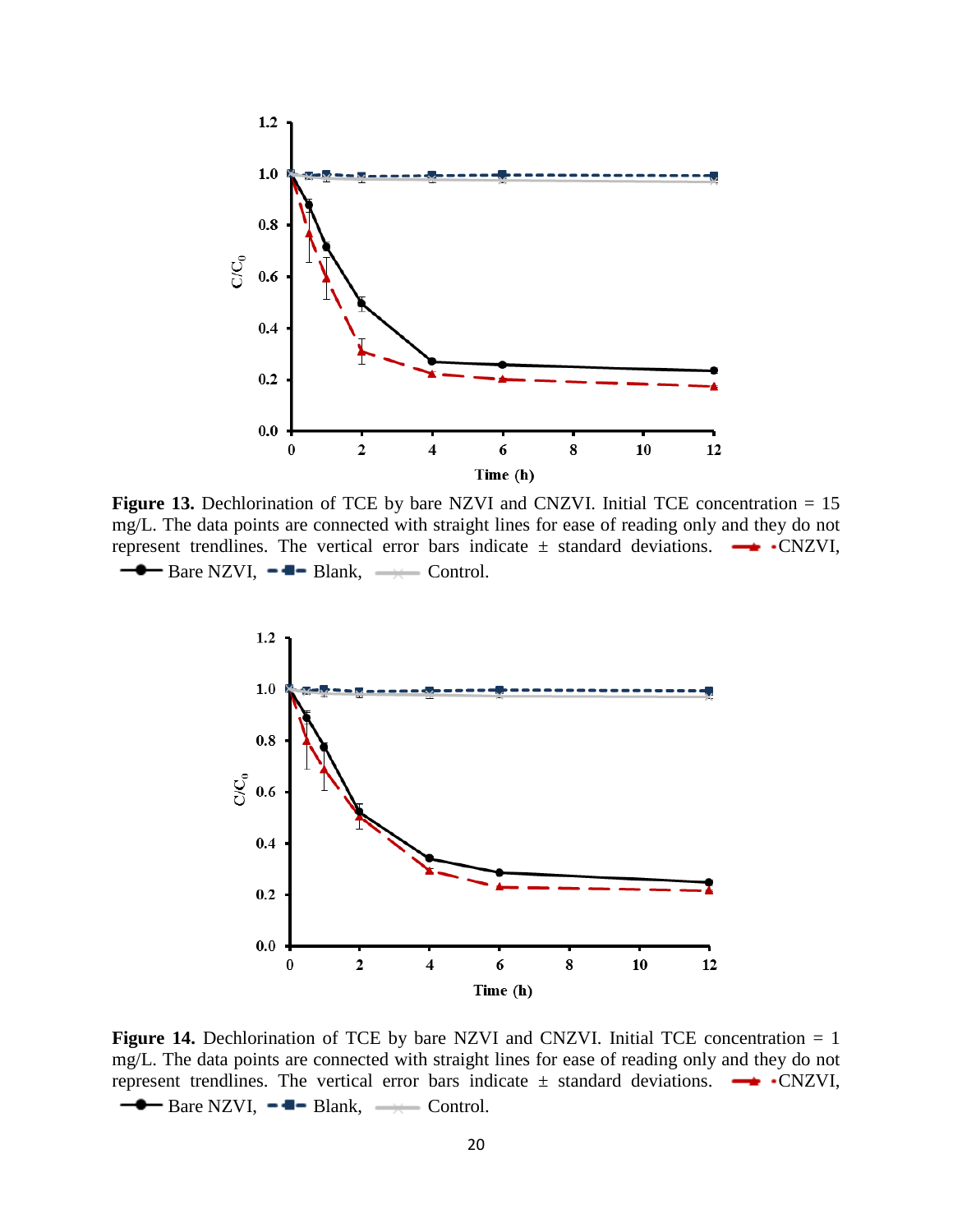In the case of heterogeneous reactions, such as NZVI-mediated dehalogenation, it is instructive to normalize  $k_{obs}$  with respect to (iron) surface area. It is believed that normalizing reaction rare with respect to surface area allows for more valid comparisons with different sized iron particles (Johnson et al., 1996; Nurmi et al., 2005; Thompson et al., 2010). Most researchers reported nanoscale iron reaction rate constants on a surface area normalized basis. Johnson et al. (1996) have presented the following surface area normalized first-order rate equation:

$$
\frac{dC}{dt} = k_{SA} \rho_A C \tag{3}
$$

where

 $k_{SA}$  = surface area normalized rate constant (L m<sup>-2</sup> h<sup>-1</sup>)  $\rho_A$  = iron surface area per solution volume (m<sup>2</sup> L<sup>-1</sup>)

Therefore,

$$
k_{\text{obs}} = k_{\text{SA}} \rho_{\text{A}}
$$

Surface normalized reaction rate constants,  $k_{SA}$ , for TCE degradation ranged from 0.007- $0.016$  Lm<sup>-2</sup>h<sup>-1</sup> to  $0.008$ -0.024 Lm<sup>-2</sup>h<sup>-1</sup> for bare NZVI and CNZVI (Table 4).

The results from the present study indicate no adverse effect of the polymer coating on NZVI reactively, rather the reactivity significantly increased when particles were coated with APGC. This is in contrast to findings by Lowry's research group (Phenrat et al., 2009). Lowry's group found that NZVI surface modification with poly(styrene sulfonate), carboxymethyl cellulose, and polyaspartate enhanced colloidal stability and subsurface mobility of the particles but the reactivity had gone down nonlinearly with the amount of surface modifier used. Blocking of reactive surface sites on the particles and partitioning of TCE to the surface modifiers was suggested as the possible reasons for the decrease in reactivity up to 24 times as compared bare NZVI (Phenrat et al., 2009). There was no loss of reactivity of NZVI due to coating in the present study possibly because of the nature of the constituent groups of the APGC developed. PDMS used in the APGC is known to permeate organic contaminants without partitioning (Stokes, 1997). Statistical analysis of TCE degradation data indicated that there was no significant difference (two-way ANOVA,  $\alpha = 0.05 <$  p-value = 0.245) between the blank (only TCE) and the control (APGC and TCE) validating the point that there was no partitioning of TCE into the copolymer.

#### *Effect of aging on TCE degradation by CNZVI*

The CNZVI particles need to have long shelf-life to be commercially viable (storage and transportability requirements). The results showed that the TCE degradation rate remained more or less constant  $(k_{SA} = 0.023 - 0.024$  Lm<sup>-2</sup>h<sup>-1</sup>) over a six-month period ( $\alpha = 0.05 < p$ value<sub>0and1month</sub>= 0.224, p-value<sub>0and6month</sub>= 0.103, Figure 15). Having such a long shelf-life will make CNZVI more attractive to remediation practitioners. It is worth mentioning that shelf-life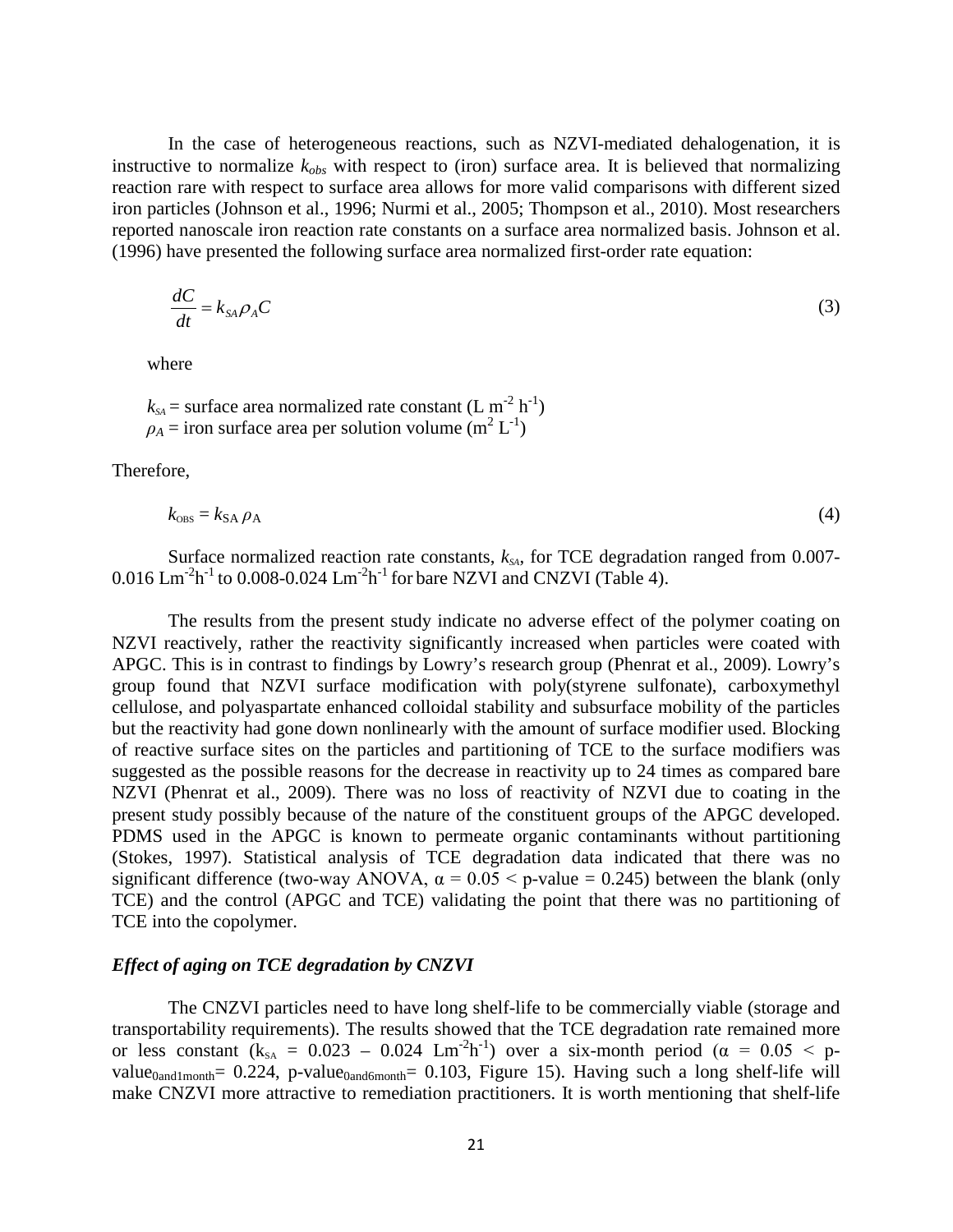of NZVI evaluated using sedimentation behavior as the criterion was found to be 12 months (See Effect of aging on colloidal stability of CNZVI).

|                                 | <b>Observed Reaction</b><br>Rate<br>$K_{obs}(h^{-1})$ | <b>Surface Normalized</b><br><b>Reaction Rate</b><br>$k_{SA}$ (L m <sup>-2</sup> h <sup>-1</sup> ) | <b>Correlation</b><br><b>Coefficient</b><br>${\bf R}^2$ |
|---------------------------------|-------------------------------------------------------|----------------------------------------------------------------------------------------------------|---------------------------------------------------------|
| Initial $TCE = 30$ mg/L         |                                                       |                                                                                                    |                                                         |
| <b>Bare NZVI</b>                | 0.389                                                 | 0.016                                                                                              | 0.999                                                   |
| <b>CNZVI</b>                    | 0.90                                                  | 0.024                                                                                              | 0.987                                                   |
| Initial TCE = $15 \text{ mg/L}$ |                                                       |                                                                                                    |                                                         |
| Bare NZVI                       | 0.332                                                 | 0.008                                                                                              | 0.997                                                   |
| <b>CNZVI</b>                    | 0.424                                                 | 0.011                                                                                              | 0.902                                                   |
| Initial $TCE = 1$ mg/L          |                                                       |                                                                                                    |                                                         |
| Bare NZVI                       | 0.278                                                 | 0.007                                                                                              | 0.985                                                   |
| <b>CNZVI</b>                    | 0.317                                                 | 0.008                                                                                              | 0.986                                                   |

 **Table 4.** TCE degradation reaction rate constants with bare NZVI and CNZVI.

Average NZVI particle diameter =  $35$  nm; NZVI surface area =  $25 \text{ m}^2 \text{g}^{-1}$ ; NZVI surface area concentration in the test solution ( $\rho_A$ ) = 37.5 m<sup>2</sup>L<sup>-1</sup>



**Figure 15.** TCE degradation studies using CNZVI over a 6-month period (shelf-life evaluation). The data points are connected with straight lines for ease of reading only and they do not represent trendlines. The vertical error bars indicate  $\pm$  standard deviations.  $\rightarrow 0$  month,  $\rightarrow \rightarrow \rightarrow$ 1 month,  $-\rightarrow -2$  months,  $-\rightarrow -3$  months,  $-\rightarrow -4$  months,  $-\rightarrow -5$  months,  $\rightarrow -6$  months.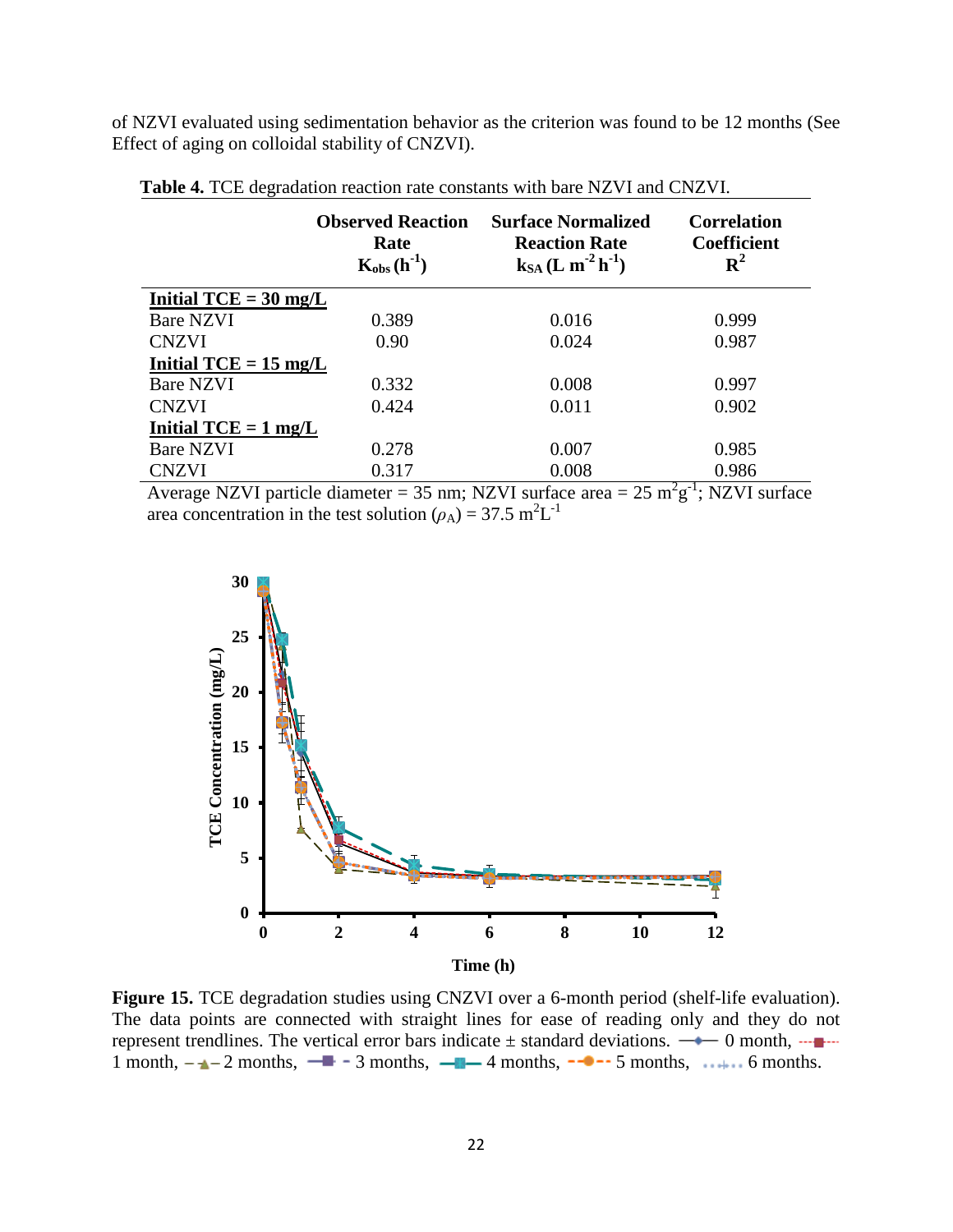#### *As(V) removal batch studies*

As(V) adsorption kinetics were investigated in batch with a constant NZVI/CNZVI mass  $(0.75 \text{ g } NZVIL)$  and varying As(V) initial concentrations  $(1, 5, \text{ and } 10 \text{ mg/L};$  Figures 16-18). The results showed higher As(V) removal by CNZVI than bare NZVI in both aerobic and anaerobic conditions. Under aerobic conditions, 99.6 to 100% As(V) was removed by CNZVI in 2 hwhile bare NZVI removed 84.5 to 95.7% during the same 2 h period. Sun et al. (2006) also found that both arsenate and arsenite compounds could be removed efficiently by using ZVI under aerobic and relative anaerobic conditions. While aerobic conditions were favorable for As(V) removal, As(III) could be removed more rapidly than As(V) under anaerobic condition (Sun et al., 2006). Tanboonchuy et al. (2011) made similar observations about As(V) removal under oxygen depleted conditions. They recorded 99% removal of As(V) within 7 min of reaction with NZVI under oxic conditions, while only 76% removal was observed under deoxygenated environment (Tanboonchuy et al., 2011). Water oxidizes iron (Fe<sup>0</sup>) to Fe<sup>2+</sup> in anaerobic (Eq. 5) and dissolved oxygen also participates in the iron oxidation process under aerobic conditions (Eq. 6) (Tanboonchuy et al., 2011).

$$
\text{Fe}^0 + 2\text{H}_2\text{O} \qquad \qquad \leftrightarrow \qquad \text{Fe}^{2+} + \text{H}_2 + 2\text{OH}^- \tag{5}
$$

$$
2\text{Fe}^0 + 2\text{H}_2\text{O} + \text{O}_2 \qquad \leftrightarrow \qquad 2\text{Fe}^{2+} + 4\text{OH}^- \tag{6}
$$

Arsenic removal can be enhanced in the presence of oxygen because arsenic can form inner- and/or outer-sphere complexes with the oxygen-induced iron corrosion products such as iron (hydr)oxides (Zhang et al., 2004; Bang et al., 2005; Mayo et al., 2007). The presence of DO in water enhances the rate of iron corrosion and consequently improves arsenic removal by NZVI (Tanboonchuy et al., 2011).

The removal of As(V) by both CNZVI and bare NZVI was found to follow pseudo-firstorder reaction kinetics (Table 5). The surface normalized reduction rate constants (from Eq. 4) for As(V) removal by CNZVI under aerobic conditions for all initial As(V) concentrations (1, 5, and 10 mg/L) were determined to be greater ( $k_{SA} = 0.308{\text -}0.376$  Lm<sup>-2</sup> h<sup>-1</sup>) as compared to those under anaerobic conditions ( $k_{SA} = 0.152 - 0.258$  Lm<sup>-2</sup> h<sup>-1</sup>). The same observation was made for As(V) removal by bare NZVI under aerobic  $(k_{SA} = 0.115{\text -}0.219 \text{ Lm}^{-2} \text{ h}^{-1})$  and anaerobic conditions ( $k_{SA} = 0.102 - 0.193$  Lm<sup>-2</sup> h<sup>-1</sup>). Kanel et al. (2006) showed 100% removal of As(V) using bare NZVI and the reaction was found to follow the pseudo-first-order adsorption kinetics with observed reaction constants  $(k_{obs})$  of 1.2 to 42.6 h<sup>-1</sup> and surface area normalized rate constants ( $k_{SA}$ ) of 0.9 to 1.74  $Lm^2 h^{-1}$ .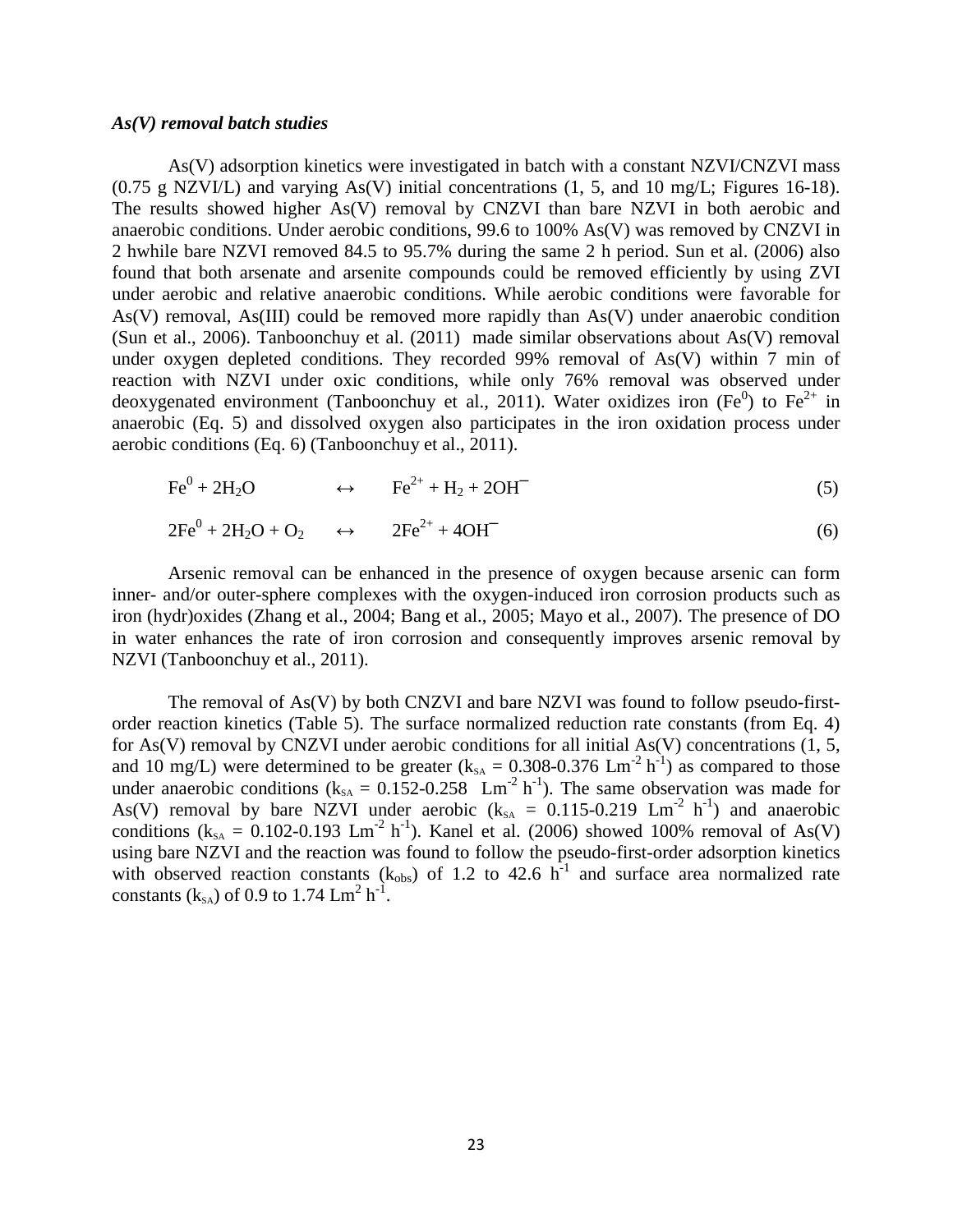|                           | <b>Observed Reaction</b><br>Rate<br>$k_{obs}$ (h <sup>-1</sup> ) | <b>Surface Normalized</b><br><b>Reaction Rate</b><br>$k_{sA}$ (L m <sup>-2</sup> h <sup>-1</sup> ) | <b>Correlation</b><br><b>Coefficient</b><br>${\bf R}^2$ |
|---------------------------|------------------------------------------------------------------|----------------------------------------------------------------------------------------------------|---------------------------------------------------------|
|                           |                                                                  |                                                                                                    |                                                         |
| Initial $As(V) = 10$ mg/L |                                                                  |                                                                                                    |                                                         |
| Bare NZVI (aerobic)       | 2.168                                                            | 0.115                                                                                              | 0.912                                                   |
| Bare NZVI (anaerobic)     | 1.930                                                            | 0.102                                                                                              | 0.925                                                   |
| CNZVI (aerobic)           | 5.790                                                            | 0.308                                                                                              | 0.981                                                   |
| CNZVI (anaerobic)         | 2.857                                                            | 0.152                                                                                              | 0.847                                                   |
| Initial $As(V) = 5$ mg/L  |                                                                  |                                                                                                    |                                                         |
| Bare NZVI (aerobic)       | 2.916                                                            | 0.155                                                                                              | 0.907                                                   |
| Bare NZVI (anaerobic)     | 2.798                                                            | 0.149                                                                                              | 0.930                                                   |
| CNZVI (aerobic)           | 5.900                                                            | 0.315                                                                                              | 0.893                                                   |
| CNZVI (anaerobic)         | 3.777                                                            | 0.201                                                                                              | 0.953                                                   |
| Initial $As(V) = 1 mg/L$  |                                                                  |                                                                                                    |                                                         |
| Bare NZVI (aerobic)       | 4.111                                                            | 0.219                                                                                              | 0.962                                                   |
| Bare NZVI (anaerobic)     | 3.635                                                            | 0.193                                                                                              | 0.965                                                   |
| CNZVI (aerobic)           | 7.047                                                            | 0.376                                                                                              | 0.986                                                   |
| CNZVI (anaerobic)         | 4.855                                                            | 0.258                                                                                              | 0.917                                                   |

 **Table 5.** Arsenic removal rate constants with bare NZVI and CNZVI.

Average NZVI particle diameter = 35 nm; NZVI surface area =  $25 \text{ m}^2 \text{g}^{-1}$ ; NZVI surface area concentration in test solution ( $\rho_A$ ) = 18.75 m<sup>2</sup>L<sup>-1</sup>



**Figure 16.** As(V) removal over time (initial As(V) concentration is 10 mg/L). C/C<sub>0</sub> is the normalized concentration of As(V). The data points are connected with straight lines for ease of reading only and they do not represent trendlines. The vertical error bars indicate  $\pm$  standard deviations.  $\rightarrow$  CNZVI (anaerobic),  $\rightarrow$  Bare NZVI (anaerobic),  $\rightarrow$  Bare NZVI (aerobic),  $\rightarrow$ CNZVI (aerobic),  $\rightarrow$ -Blank,  $\rightarrow$ Control.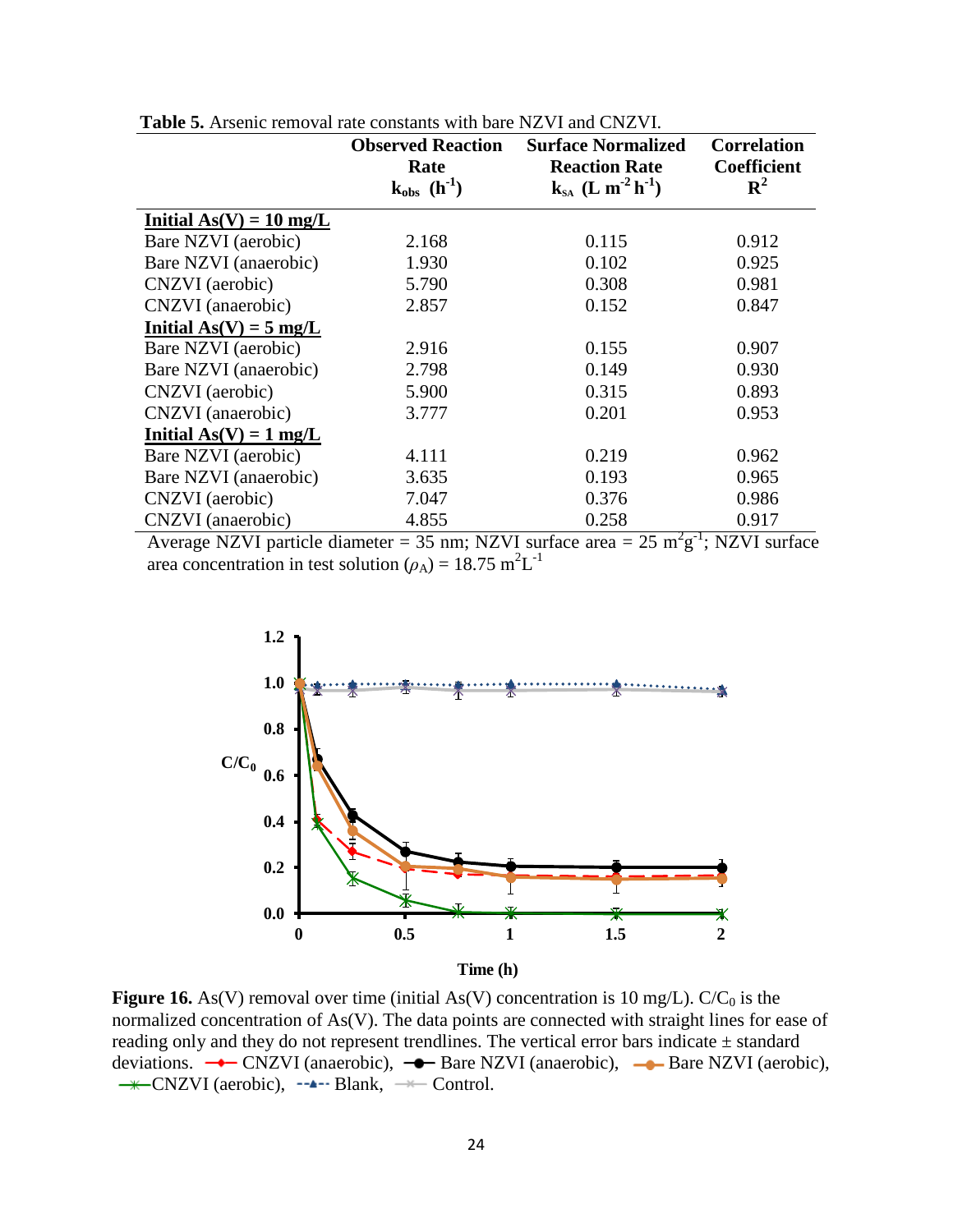

**Figure 17.** As(V) removal over time (initial As(V) concentration is 5 mg/L).  $C/C_0$  is the normalized concentration of As(V). The data points are connected with straight lines for ease of reading only and they do not represent trendlines. The vertical error bars indicate  $\pm$  standard deviations.  $\rightarrow$  CNZVI (anaerobic),  $\rightarrow$  Bare NZVI (anaerobic),  $\rightarrow$  Bare NZVI (aerobic),  $\rightarrow$ CNZVI (aerobic),  $\rightarrow$ -Blank,  $\rightarrow$ Control.



**Figure 18.** As(V) removal over time (initial As(V) concentration is 1 mg/L).  $C/C<sub>0</sub>$  is the normalized concentration of As(V). The data points are connected with straight lines for ease of reading only and they do not represent trendlines. The vertical error bars indicate  $\pm$  standard deviations.  $\rightarrow$  CNZVI (anaerobic),  $\rightarrow$  Bare NZVI (anaerobic),  $\rightarrow$  Bare NZVI (aerobic),  $\rightarrow$ CNZVI (aerobic),  $\rightarrow$ -Blank,  $\rightarrow$ Control.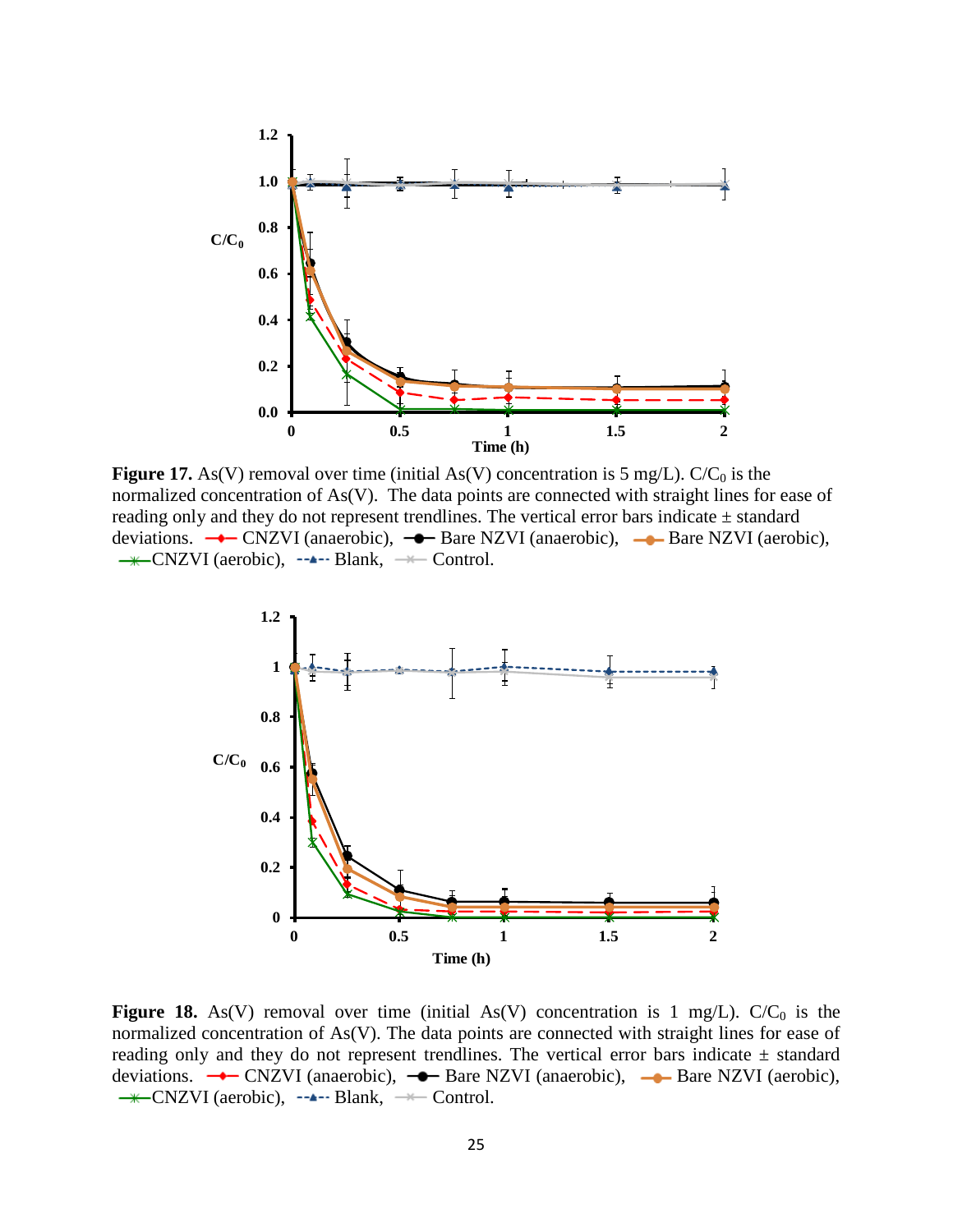### *Effect of ionic strength on As(V) removal*

Batch experiments were conducted to investigate the efficiency of CNZVI in As(V) removal in ionic solutions. The results showed minimal adverse effect of ionic strength. There was only ~4% decrease in removal efficiency in the presence of 10 mM NaCl and ~8% decrease when 10 mM CaCl<sub>2</sub> was used (Figure 19). The 4-8% decrease in removal efficiency was observed when compared to removal efficiency without CaCl<sub>2</sub>/NaCl. Biterna et al. (2010) found decrease in arsenic removal  $(\sim 7\%)$  in the presence of chloride. The inhibiting effect of chloride has also been reported in the removal of perchlorate by ZVI and was attributed to the competition for sorption sites on ZVI surface (Moore and Young, 2005).



Figure 19. Effects of ionic strength on arsenic removal by CNZVI under aerobic conditions.  $C/C<sub>0</sub>$  is the normalized concentration of As(V). The data points are connected with straight lines for ease of reading only and they do not represent trendlines. The vertical error bars indicate  $\pm$ standard deviations.  $\rightarrow$  CNZVI+As(V);  $\rightarrow$  CNZVI+As(V)+10mM NaCl);  $\rightarrow$  $CNZVI+As(V)+10mM CaCl<sub>2</sub>;$  ...... Blank.

# **CONCLUSIONS**

This research targeted at improving the reactivity of nanoscale zero-valent iron (NZVI) particles for groundwater contaminant removal. The nanoparticles tend to agglomerate due to magnetic and van der Waals forces. Agglomerated particles are larger in size and have reduced specific reactive surface area. Zero-valent iron reactions are known to be surface area mediated and, hence, the prevention of agglomeration of the particles was expected to improve NZVI reactivity. The key to improving NZVI reactivity was to increase dispersibility of the nanoparticles. A novel ampliphilic polysiloxane graft copolymer (APGC) was used to overcome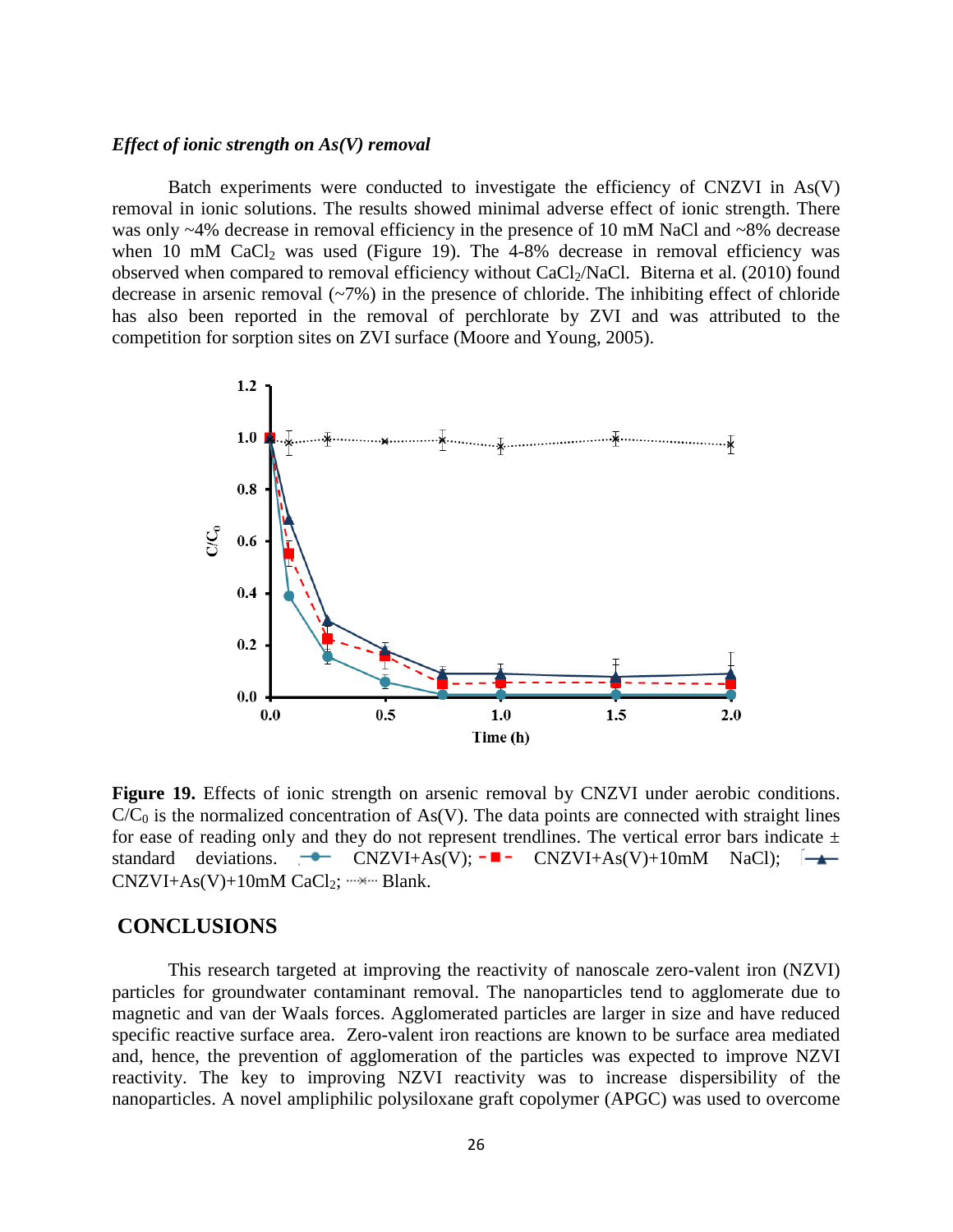the NZVI agglomeration problems. APGC was synthesized and coated onto NZVI particles to enhance their dispersibility (colloidal stability). Treatability studies were conducted for trichloroethylene (TCE) and arsenic [As (V)]. Coating the NZVI particles with APGC was found to enhance their colloidal stability. It was also found that the colloidal stability of the APGC coated NZVI remained effectively unchanged up to 12 months. Moreover, different concentrations (0-10 mM) of NaCl and CaCl<sub>2</sub> representing groundwater ionic strengths had no impact on sedimentation behavior of the APGC coated NZVI.

The results from TCE degradation batch studies with APGC coated NZVI (CNZVI) indicated effective removal of TCE. TCE degradation was found to be better with CNZVI compared to bare NZVI. The TCE concentration decreased from the initial 30 mg/L to 5.64 mg/L (84% removal) and 2.38 mg/L (90% removal) for bare NZVI and CNZVI, respectively. The surface normalized degradation rate constants,  $k_{SA}$  (Lm<sup>-2</sup> h<sup>-1</sup>), for TCE removal by CNZVI and bare NZVI ranged from 0.008-0.024 to 0.070-0.016, respectively when initial TCE concentration ranged from 1 to 30 mg/L. It was also found that TCE degradation capacity of the APGC coated NZVI remain effectively unchanged up to 6 months of storage.

As(V) removal using CNZVI was tried and the results showed higher As(V) removal using CNZVI than bare NZVI under both aerobic and anaerobic conditions. Under anaerobic conditions, the As(V) removal by CNZVI and bare NZVI ranged from 83.4% to 90.6% and 79% to 94% in 2 h, respectively. The surface normalized reaction rate constants of As(V) by CNZVI under aerobic conditions for all initial  $As(V)$  concentrations  $(1, 5, and 10$  mg/L) were determined to be greater ( $k_{SA} = 0.308 - 0.376$  Lm<sup>-2</sup> h<sup>-1</sup>) compared to the rate constants found under anaerobic conditions ( $k_{SA} = 0.152 - 0.258$  Lm<sup>-2</sup> h<sup>-1</sup>), and bare NZVI under both aerobic ( $k_{SA} = 0.115 - 0.219$ Lm<sup>-2</sup> h<sup>-1</sup>) and anaerobic conditions ( $k_{SA} = 0.102$ -0.193 Lm<sup>-2</sup> h<sup>-1</sup>). The ionic strength (NaCl and  $CaCl<sub>2</sub>$ ) showed minimal (4-8%) inhibiting effects on arsenic removal.

With the observed improvement in dispersibility and treatability by NZVI when coated with APGC, it is safe to claim that CNZVI has potential for groundwater remediation applications. The long shelf-life (6-12 months) achieved for CNZVI is expected to make it a commercially viable product. The new copolymer can possibly be used for other NPs for environmental and other applications.

# **REFERENCES**

.

- Almeelbi, T., Bezbaruah, A.N. (2012) Aqueous phosphate removal using nanoscale zero-valent iron, *J. Nanopart. Res*, 14, 1-14.
- Bang, S.; Johnson, M.D.; Korfiatis, G.P.; Meng, X. (2005) Chemical reactions between arsenic and zero-valent iron in water. *Water Res.,* 39, 763-770.
- Berg, M.; Tran, H.C.; Nguyen, T.C.; Pham, H.V.; Schertenleib, R.; Giger, W. (2001) Arsenic contamination of groundwater and drinking water in Vietnam: A Human health threat. *Envi. Sci. Technol*., 35, 2621- 2626.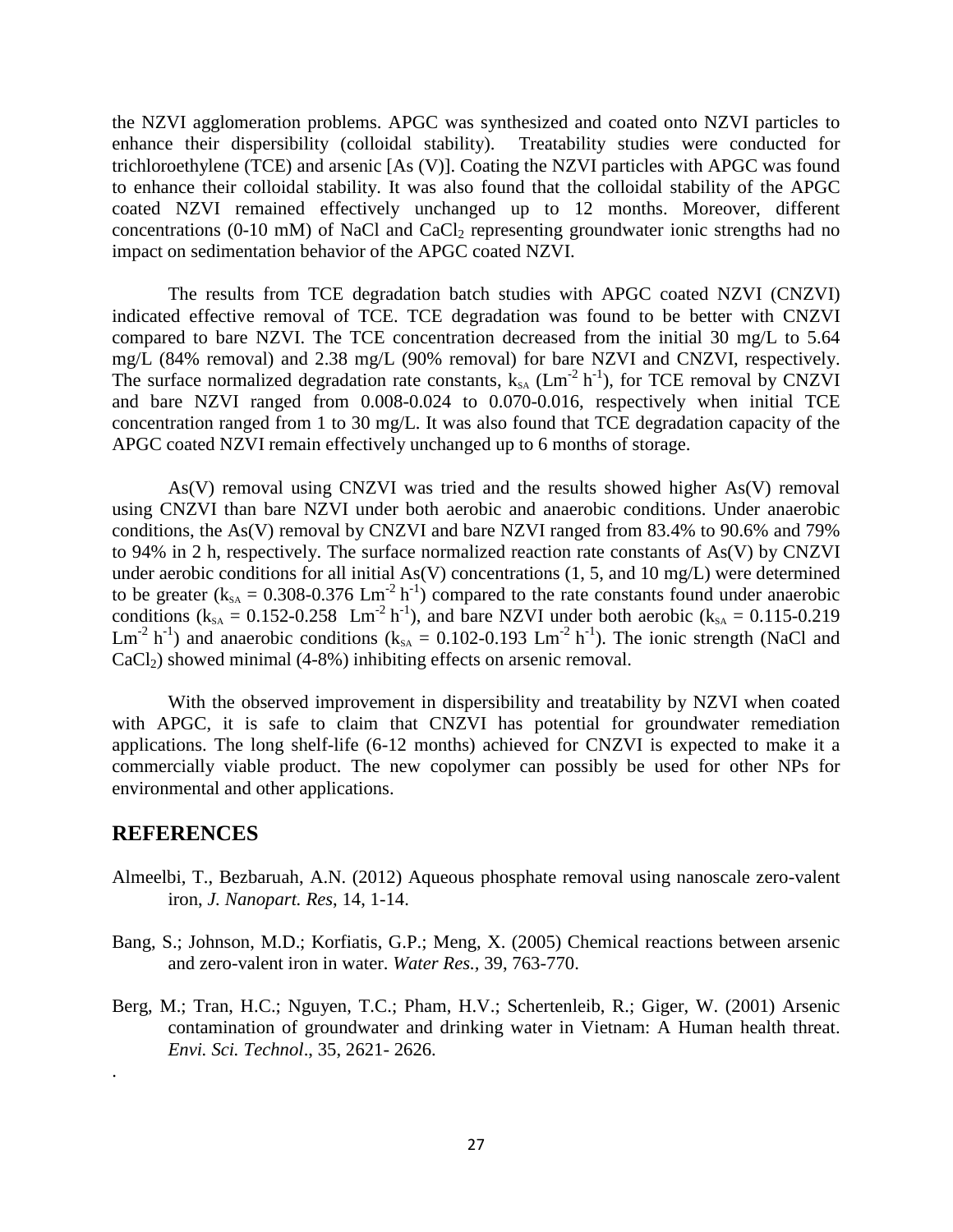- Bezbaruah, A.N.; Krajangpan, S.; Chisholm, B.J.; Khan, E.; Bermudez, J.J.E. (2009) Entrapment of iron nanoparticles in calcium alginate beads for groundwater remediation applications. *J. Hazard. Mater*., 166, 1339-1343.
- Bezbaruah, A., Chisholm, B., Krajangpan, S. (2011) Polymeric Delivery Vehicle for Nanoparticles. Nationalized PCT Patent, 2011/0042,325.
- Bezbaruah, A.N.; Shanbhougue, S.S.; Simsek, S.; Khan, E. (2011) Encapsulation of iron nanoparticles in alginate biopolymer for trichloroethylene remediation. *J. Nanopart. Res.*, 13, 6673-6681.
- Biterna, M.; Arditsoglou, A.; Tsikouras, E.; Voutsa, D. (2007) Arsenate removal by zero valent iron: Batch and column tests. *J. Hazard. Mater*., 149, 548-552.
- Cao, J.; Li, X.; Tavakoli, J.; Zhang, W.-X. (2008) Temperature programmed reduction for measurement of oxygen content in nanoscale zero-valent iron. *Environ. Sci. Technol.,* 42, 3780-3785.
- Chen, S.S.; Hsu, H.-D.; Li, C.-W. (2004) A new method to produce nanoscale iron for nitrate removal. *J. Nanopart. Res.*, 6, 639-647.
- Cheng, R.; Wang, J.-L.; Zhang, W.-X. (2007) Comparison of reductive dechlorination of *p*chlorophenol using Fe-0 and nanosized Fe-0. *J. Hazard. Mater.,* 144, 334–339.
- Ellis, P.A.; M.O. Rivett. (2007) Assessing the impact of VOC-contaminated groundwater on surface water at the city scale. *J. Contam. Hydrol.,* 91, 107-127.
- Feitz, A.J.; Joo, S.H.; Guan, J.; Sun, Q.; Sedlak, D.L.; Waite, T.D. (2005) Oxidative transformation of contaminants using colloidal zero-valent iron. *Colloid Surface A,* 265, 88-94.
- Hussam. A.; Munir, A.K.M. (2007) A simple and effective arsenic filter based on composite iron matrix: Development and deployment studies for groundwater of Bangladesh. *J. Environ. Sci. Heal. A,* 42, 1869–1878.
- Johnson, T.L.; Scherer, M.M.; Tratnyek, P.G. (1996) Kinetics of halogenated organic compound degradation by iron metal. *Environ. Sci. Technol*., 30, 2634-2640.
- Joo, S.H.; Zhao, D. (2008) Destruction of lindane and atrazine using stabilized iron nanoparticles under aerobic and anaerobic conditions: effects of catalyst and stabilizer. *Chemosphere,* 70, 418-425.
- Kanel, S.R.; Manning, B.; Chatlet, L.; Choi, H. (2005) Removal of arsenic (III) from groundwater by nanoscale zero-valent iron. *Environ. Sci. Technol.*, 39, 1291-1298.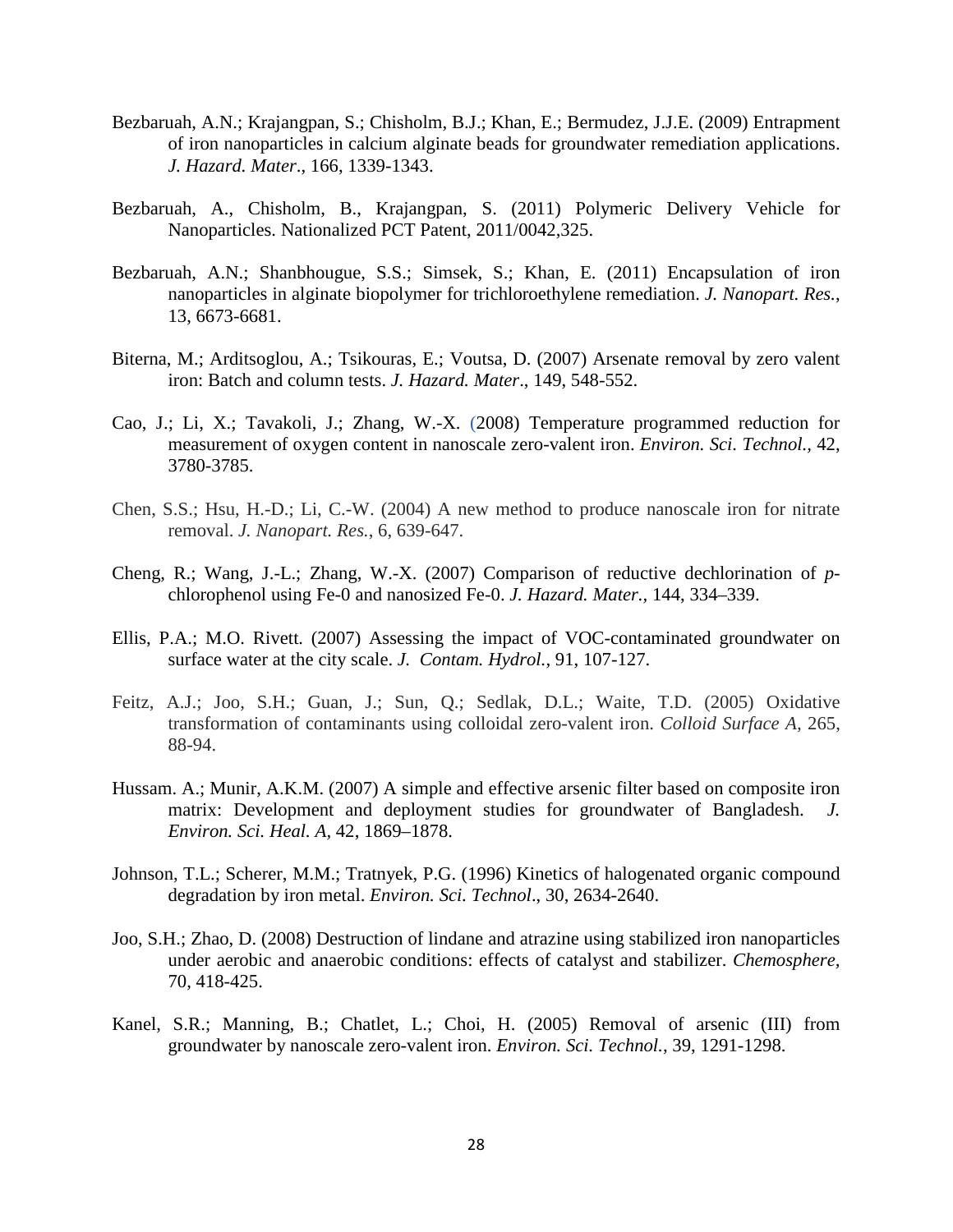- Kanel, S.R.; Greneche, J.M.; Heechul, C. (2006) Arsenic (V) removal from groundwater using nano scale zero-valent iron as a colloidal reactive barrier material. *Environ. Sci. Technol.*, 40, 2045-2050.
- Kataby, G.; Cojocaru, M.; Prozorov, R.; Gedanken, A. (1999) Coating carboxylic acids on amorphous iron nanoparticles. *Langmuir,* 15, 1703-1708
- Katsenovich Y.P.; Miralles-Wilhelm, F.R. (2009) Evaluation of nanoscale zerovalent iron particles for trichloroethene degradation in clayey soils, *Sci. Total Environ.*, 407, 4986– 4993.
- Klimkova, S.; Cernik. M.; Lacinova, L.; Filip, J.; Jancik, D.; Zboril, R. (2011) Zero-valent iron nanoparticles in treatment of acid mine water from in situ uranium leaching. *Chemosphere,* 82, 1178–1184.
- Krajangpan, Kalita, H., B. J. Chisholm, B.J., Bezbaruah, A.N. (2012) [Iron nanoparticles coated](http://pubs.acs.org/doi/abs/10.1021/es3000239?prevSearch=%255BContrib%253A%2BBezbaruah%255D&searchHistoryKey=)  with amphiphilic polysiloxane graft copolymers: Dispersibility and contaminant [treatability.](http://pubs.acs.org/doi/abs/10.1021/es3000239?prevSearch=%255BContrib%253A%2BBezbaruah%255D&searchHistoryKey=) *Environ. Sci. Technol.*, 46, 10130-10136.
- Krajangpan, S.; Chisholm, B.J.; Kalita, H.; and Bezbaruah, A.N. (2009) Challenges in groundwater remediation with iron nanoparticles: Enhancement colloidal stability (Chapter 8) in T. Zhang, R. Surampalli; K. Lai, Z. Hu, R. Tyagi, and I. Lo, Eds, Nanotechnologies for Water Environment Applications. Reston, V A: Environmental and Water Resources Institute/American Society for Civil Engineers, pp. 191-212.
- Krajangpan, S.; Jarabek, L.; Jepperson, J.; Chisholm, B.; Bezbaruah, A. (2008) Polymer modified iron nanoparticles for environmental remediation. *Polymer Preprint,* 49, 921- 922.
- Li, L.; Fan, M.; Brown, R.C.; Van Leeuwen, J H.; Wang, J.; Wang, W.; Song, Y.; Zhang, Z. (2006) Synthesis, properties, and environmental applications of nanoscale iron-based materials: A review*. Crit. Rev. Env. Sci. Tec.,* 36, 405-431.
- Lisabeth, L.D.; Hyeong, A.J.; Chen, J.J.; Shawnita, S.J.; Burke, J.F.; Meliker, J.R. (2010) Arsenic in drinking water and stroke hospitalizations in Michigan. *Stroke,* 41, 2499-2504.
- Liu, Y.Q.; Lowry, G.V. (2006) Effect of particle age (Fe-o content) and solution pH on NZVI reactivity: H-2 evolution and TCE dechlorination. *Environ. Sci. Technol*., 40, 6085-6090.
- Lui, Y.; Lowry, G.V. (2006) Effect of particle age ( $Fe<sup>0</sup>$  content) and solution pH on NZVI reactivity: H<sub>2</sub> evolution and TCE dechlorination. *Environ. Sci. Technol.*, 40, 6085-6090.
- Martin, J.E.; Herzing, A.A.; Yan, W.L.; Li, X.Q.; Koel, B.E.; Kiely, C.J.; Zhang, W.X. (2008) Determination of the oxide layer thickness in core-shell zerovalent iron nanoparticles. *Langmuir,* 24, 4329-4334.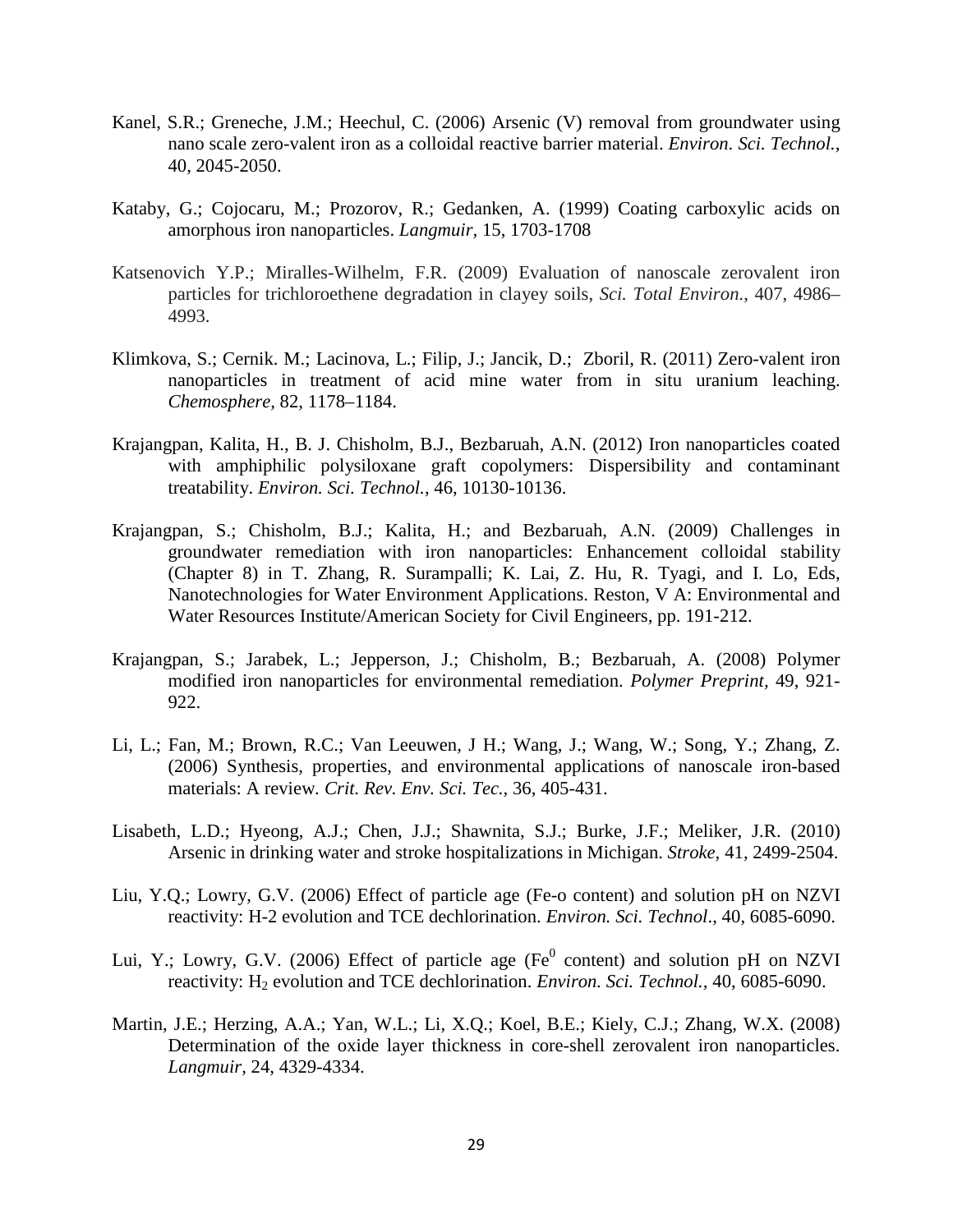- Matheson, L.; Tratnyek, P. (1994) Reductive dehalogenation of chlorinated methanes by iron metal. *Environ. Sci. Technol*., 28, 2045-2053.
- Mayo, J.T.; Yavuz, C.; Yean, S.; Cong, L.; Shipley, H.; Yu, W.; Falkner, J.; Kan, A.; Tomson, M.; Colvin V.L. (2007) The effect of nanocrystalline magnetite size on arsenic removal. *Sci. Technol. Adv. Mat.,* 8, 71-75.
- Moore, A.M.; Young, T.M., (2005) Chloride interactions with ironsurfaces: implications for perchlorate and nitrate remediationusing permeable reactive barriers. *J. Environ. Eng.,* 131, 924–933.
- Nurmi, J.T.; Tratnyek, P.G.; Sarathy, V.; Baer, D.R.; Amonette, J.E.; Pecher, K.; Wang, C.; Linehan, J.C.; Matson, D.W.; Penn, R.L.; Driessen, M.D. (2005) Characterization and properties of metallic iron nanoparticles: spectroscopy, electrochemistry, and kinetics. *Environ. Sci. Technol*., 39, 1221-1230.
- Pant, P.; Pant, S. (2010) A review: Advances in microbial remediation of trichloroethylene (TCE). *J. Environ. Sci.-China,* 22, 116-126.
- Phenrat, T.; Liu, Y.; Tilton, R. D.; Lowry, G. V. (2009) Adsorbed polyelectrolyte coatings  $\alpha$  decrease  $Fe<sup>0</sup>$  nanoparticle reactivity with TCE in water: conceptual model and mechanism. *Environ. Sci. Technol.,* 43, 1507-1514.
- Phenrat, T.; Long, T. C.; Lowry, G.V.; Veronesi, B. (2009) Partial Oxidation ("Aging") and Surface Modification Decrease the Toxicity of Nanosized Zerovalent Iron. *Environ. Sci. Technol.,* 43, 195-200.
- Phenrat, T.; Saleh, N.; Sirk, K.; Tilton, R.D.; Lowry, G.V. (2007) Aggregation and sedimentation of aqueous nanoscale zerovalent iron dispersions. *Environ. Sci. Technol*., 41, 284-290.
- Quinn, J.; Geiger, C.; Clausen, C.; Brooks, K.; Coon, C.; O'Hara, S.; Krug, T.; Major, D.; Yoon, W.S.; Gavaskar, A.; Holdsworth, T. (2005) Field demonstration of DNAPL dehalogenation using emulsified zero-valent iron. *Environ Sci Technol.,* 39, 1309–1318.
- Rahme, K.; Vicendo, P.; Ayela, C.; Gaillard, C.; Payre, B.; Mingotaud, C.; Gauffre, F. (2009) A simple protocol to stabilize gold nanoparticles using amphiphilic block copolymers: stability studies and viable cellular uptake. *Chem. Eur. J.*, 15, 11151-11159.
- Sabourault, N.; Mignani, G.; Wagner, A.; Mioskowski, C. Platinum oxide  $(PtO<sub>2</sub>)$ : a potent hydrosilylation catalyst. *Org. Lett.* 2002, 4, 2117-2119.
- Saleh, N.; Kim, H.-J.; Phenrat, T.; Matyjaszewski, K.; Tilton, R.D.; Lowry, G.V. (2008) Ionic strength and composition affect the mobility of surface-modified  $Fe<sup>0</sup>$  nanoparticles in water-saturated sand columns. *Environ. Sci. Technol.,* 42, 3349-3355.